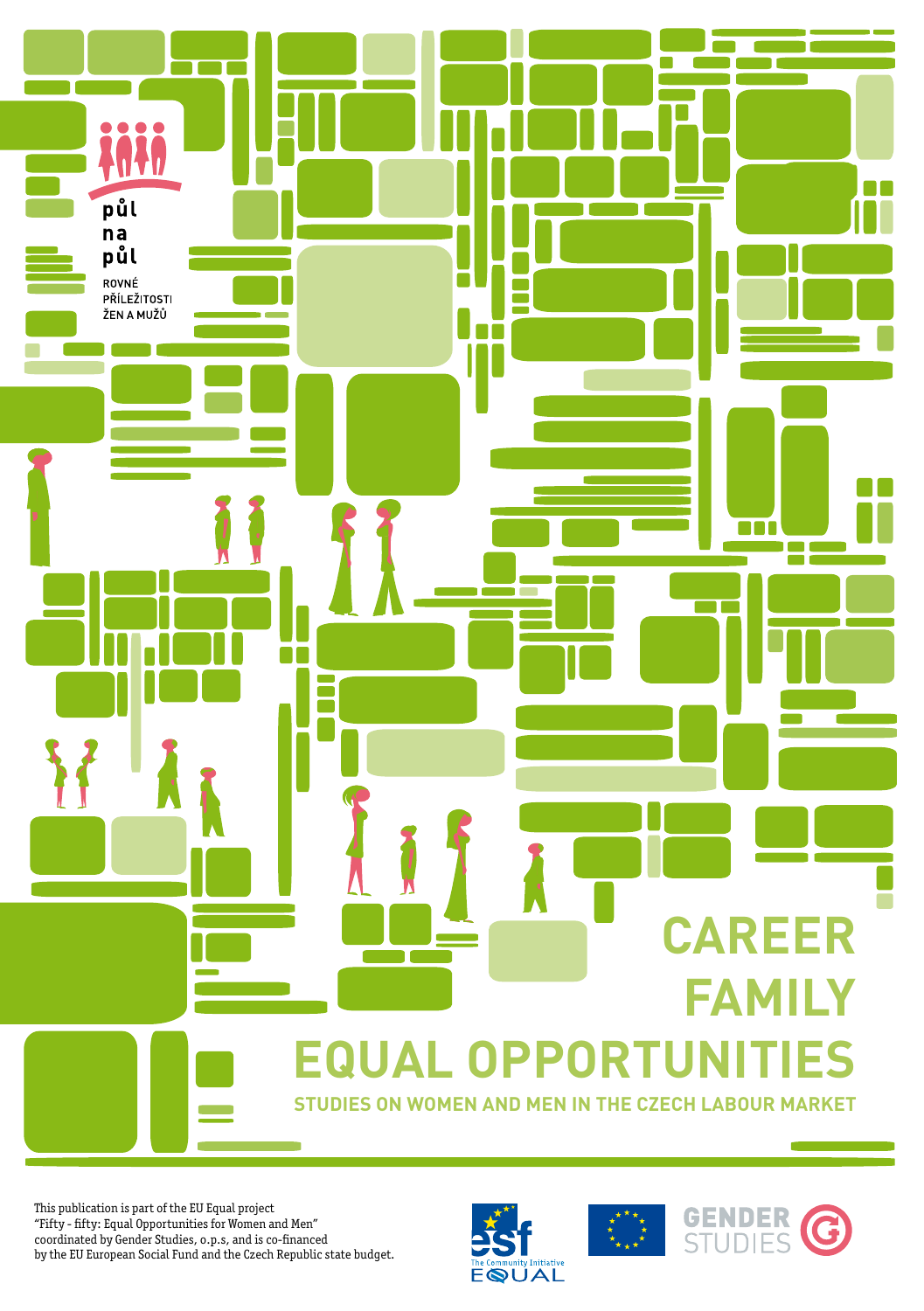Career – Family – Equal Opportunities: Studies on Women and Men in the Czech Labour Market Published by Gender Studies, o.p.s., 2007. **GENDER CO** Gorazdova 20, 120 00 Praha 2 http://www.rovneprilezitosti.cz

http://www.genderstudies.cz/en

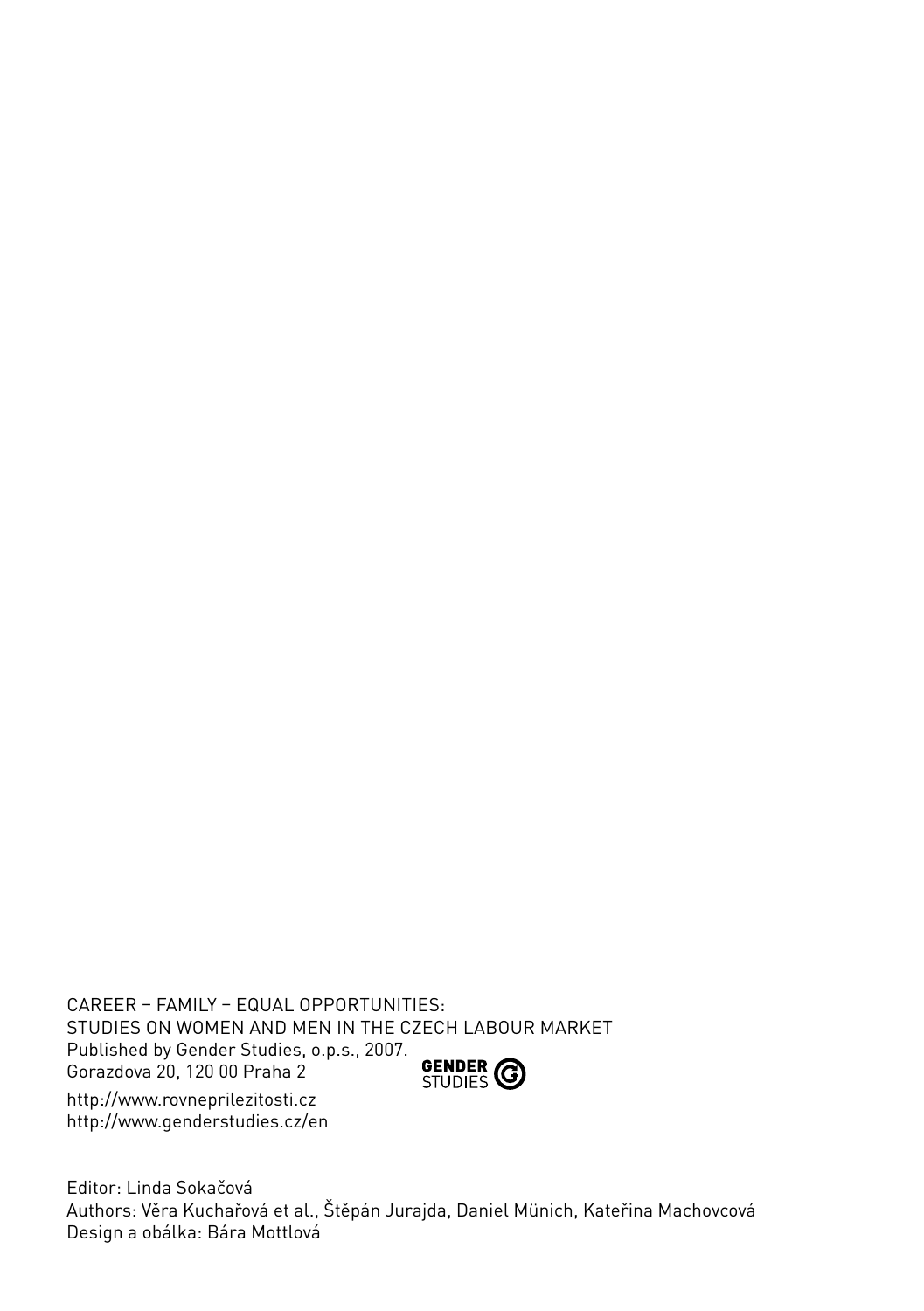## **CONTENTS**

#### **Preface**

#### **Employment and Early Childcare: Parents' and Employers' Perspective**

Věra Kuchařová, Sylva Ettlerová, Olga Nešporová, Kamila Svobodová – Research Institute for Labour and Social Affairs

#### **Relative Position of Women in the Czech Labour Market: Research Summary**

Štěpán Jurajda, Daniel Münich – Center for Economic Research and Graduate Education of Charles University

#### **Developing Equal Opportunities for Women and Men: A Study on HR Managers' Needs, the Constraints and the Options**

Kateřina Machovcová – Gender Studies, o.p.s.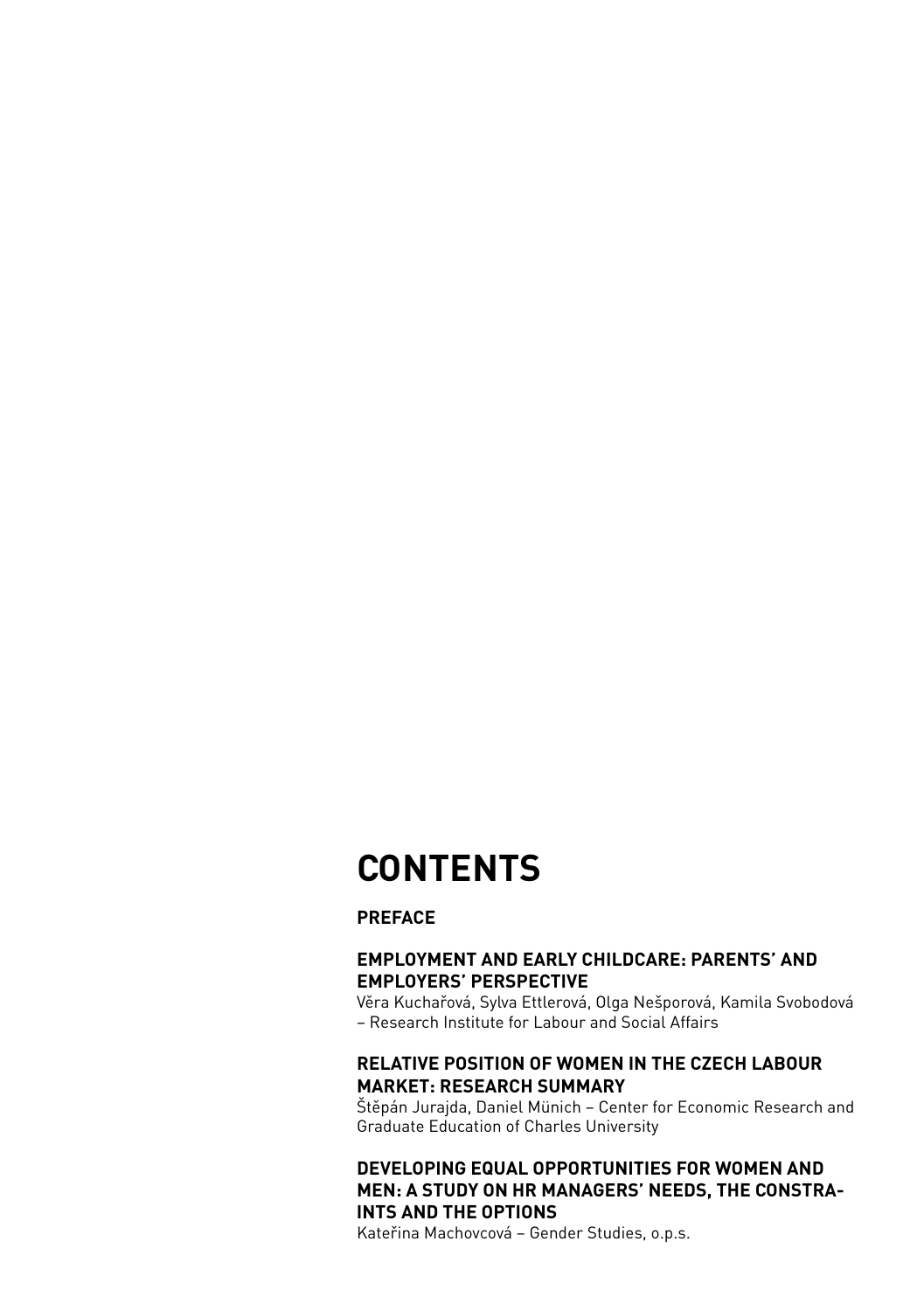#### Dear reader,

The following pages provide the results of various studies concerning the position of women and men in the Czech labour market. The analyses were carried out as a part of the EU Equal project "Fifty - fifty: Equal Opportunities for Women and Men" coordinated by Gender Studies, o.p.s, and co-financed by the EU European Social Fund and the Czech Republic state budget. Each study focuses on a topic that had received very modest coverage in earlier research or had not been explored at all.

The first paper is a summary of qualitative and quantitative studies carried out by the Research Institute for Labour and Social Affairs team headed by Věra Kuchařová. The team's objective was to find out the possibilities parents have in juggling childcare and work responsibilities and the potential constraints or sources of discrimination that can make the parents' situation difficult. They looked at the issue from both the mothers' perspective and that of the employers. The main focus was on finding out to what extent the parents draw their sick child leave and claim their maternity/parental leave entitlement, which are the basic measures enabling parents to balance their personal and professional lives. One of the main findings is the fact that the facilities allowing people to balance their personal and professional lives are used much less in the Czech Republic than in the vast majority of western countries. In the Czech Republic, the range of the flexible work arrangement possibilities used is narrower and can usually be summed up in three options: reduced working hours, part-time work and flexible working hours. However, they are usually not offered systematically, they do not fall within internal company guidelines and are used solely on an individual agreement basis.

In the Czech Republic, it is still mostly women who take parental leave to provide care for children and ensure other forms of full-time childcare. It is rather exceptional to see a father on parental leave, with men representing about 1% of all persons drawing the parental benefit. The reason can be financial (as men have statistically higher salaries), but it can also lie in the unsupportive attitude on the part of the employers who expect that the working hours arrangement facilities should be primarily used by women.

The extensive quantitative research carried out by the Center for Economic Research and Graduate Education of Charles University (CERGE), supervised by Štěpán Jurajda and Daniel Münich, focused on issues of identifying the differing position of women and men in the labour market, in particular against the backdrop of a price difference analysis. The research included a comparison with practices used in the EU. Unlike the other two studies featured in this publication, this research is not a sociologic analysis, but an economic analysis. It exploits data on results describing interactions between employees and employers (i.e. on employment structure and salaries), deriving the sources of the gender gap from them. However, the methodology used does not allow for any definite answer to the question as to what extent the pay gap related to employment segregation can be described as a result of discriminatory practices in access to employment and career development, and to what extent it is due to free choice made by the men and the women. Likewise, it is impossible to grasp the influence of the so-called gender stereotypes that are involved as early as the time of choosing the study field, long before the person actually enters the labour market. The CERGE research on the "Relative Position of Women in the Czech Labour Market" shows that the segregation rate, i.e. the rate of unequal representation of women and men in various types of work, dropped moderately over the 1994-2004 period in the Czech Republic. This decrease was due mainly to changes in female representation in the individual work fields, and it applies especially to the population under 35, being rather steep in this age group – over ten years, the segregation rate dropped by more than 10%. Moreover, the research showed that on comparison of salaries in a specific position in the same company, the average hour rate difference between women and men was 11-12%. The reasons for this gap are impossible to specify, since further necessary data are unavailable.

The last paper sums up a research lead by Kateřina Machovcová from Gender Studies, o.p.s. The objective was to find out what HR managers need with a view to developing equal opportunities for women and men within the company HR management policies, and what are the constraints and options in this respect. The main data collection method was that of focus groups, completed by semi-structured interviews. The participants included persons working in positions involving human resources management, or in other management positions related to the issue. The general focus was on personal experience and the attitudes to how the principles of equal opportunities between men and women can be put into practice. Most respondents had on-hand experience with measures implementing equal opportunities for women and men, providing interesting and practical information on how the issue can be linked to other challenges involved in human resources management.

All three analyses provided results pointing to the unequal position of women and men in today's Czech labour market. The collected information is important in order to identify correctly the issues that must be tackled in our society. They show that it is crucial to introduce schemes that will encourage equal opportunities of women and men and bridge the existing gaps between men and women. Promoting equal opportunities of women and men is not only a feature of a democratic society responding to the needs of all citizens, but also a characteristic of a mature company culture, appreciating the input of the employees and trying to set up the best conditions for their work performance.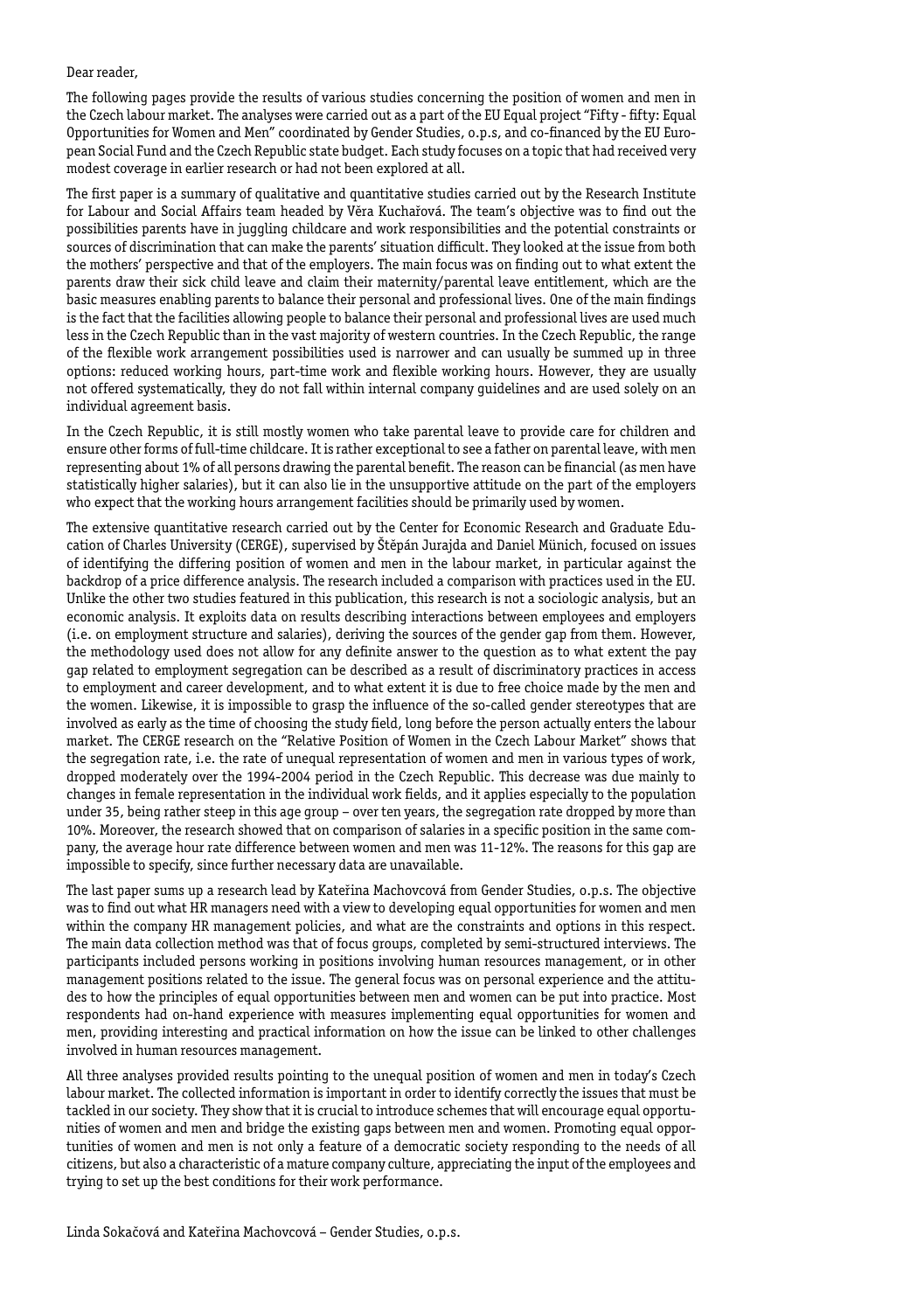This is yet another publication issued by Gender Studies, o.p.s., an organisation studying equal opportunities policies, especially in the labour market and in decision-making positions, both practically, working with various target groups, and theoretically. In this respect, we largely rely on the Gender Studies library, numbering over 7 thousand volumes and a few hundred grey literature publications.

Having taken part in many meetings and interviews at various levels, with people having a very different grasp of the equal opportunities issue ranging from a very basic understanding to a relatively comprehensive knowledge, we realised that we often lacked up-to-date data and reliable arguments based on research and analyses to back up our statements.

Unable to find up-to-date studies focusing on the Czech Republic, especially on the aspects of female and male participation in the labour market, the life-work balance for both genders and work lives and other very specific issues, we decided to take up the challenge. And this publication is the first important step in this direction.

It answers many questions that we had often asked ourselves, and I believe we have not been the only ones.

Therefore, I hope that it will help you, the reader, to gain better insight into issues that are, generally or specifically, related to equality between women and men in the labour market, provide support for arguments you use, and help further promote equal opportunities in the Czech Republic. Moreover, we will be grateful for any feedback from you – we will use it in our equal opportunities related work and activities.

I hope that this publication will answer as many questions as might have crossed your mind when you first opened the book.

Alena Králíková – Gender Studies, o.p.s. director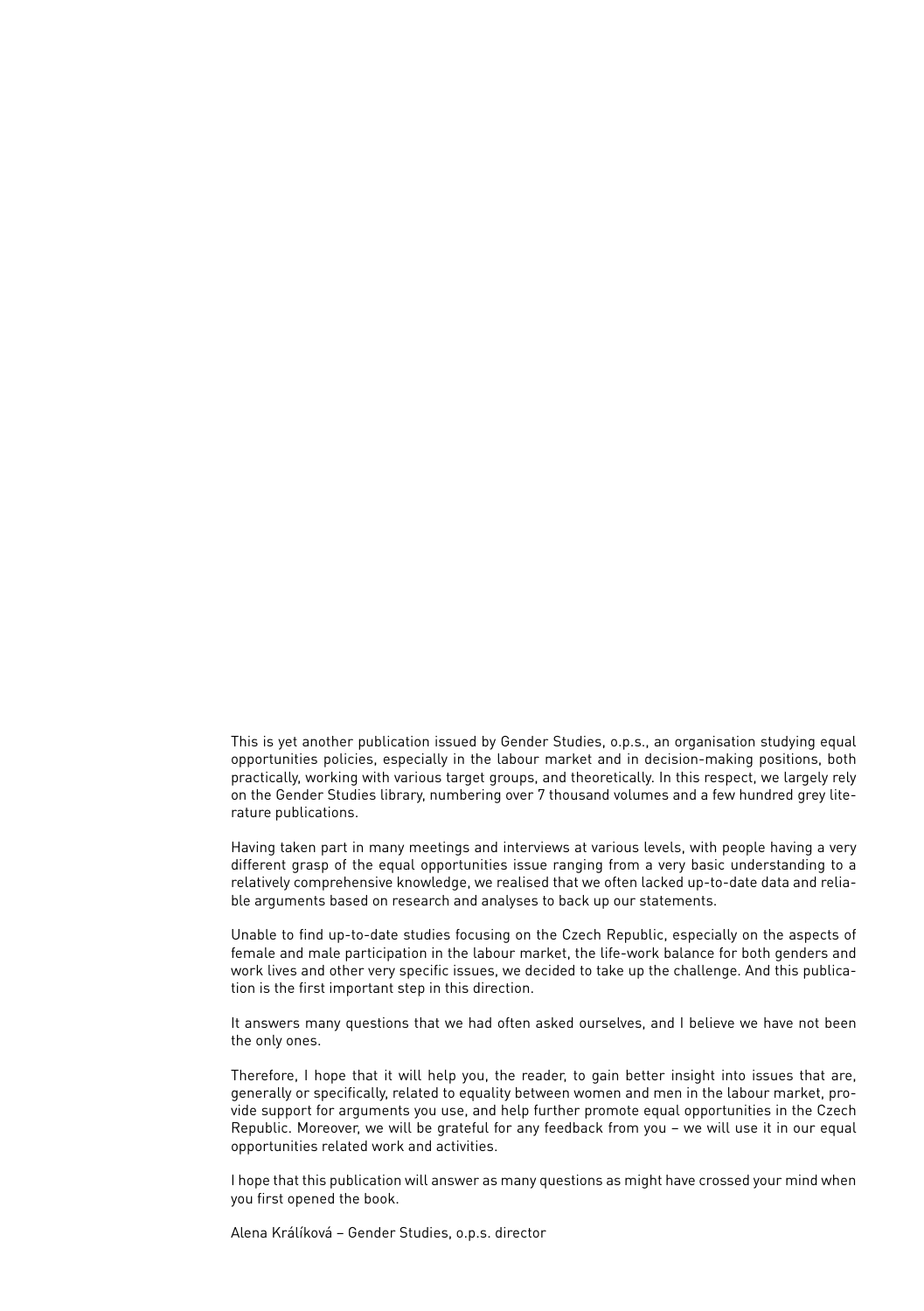

 $\overline{\phantom{a}}$ 

## **mployment and Early Childcare: Parents' and Employers' Perspective**

Věra Kuchařová, Sylva Ettlerová, Olga Nešporová, Kamila Svobodová – Research Institute for Labour and Social Affairs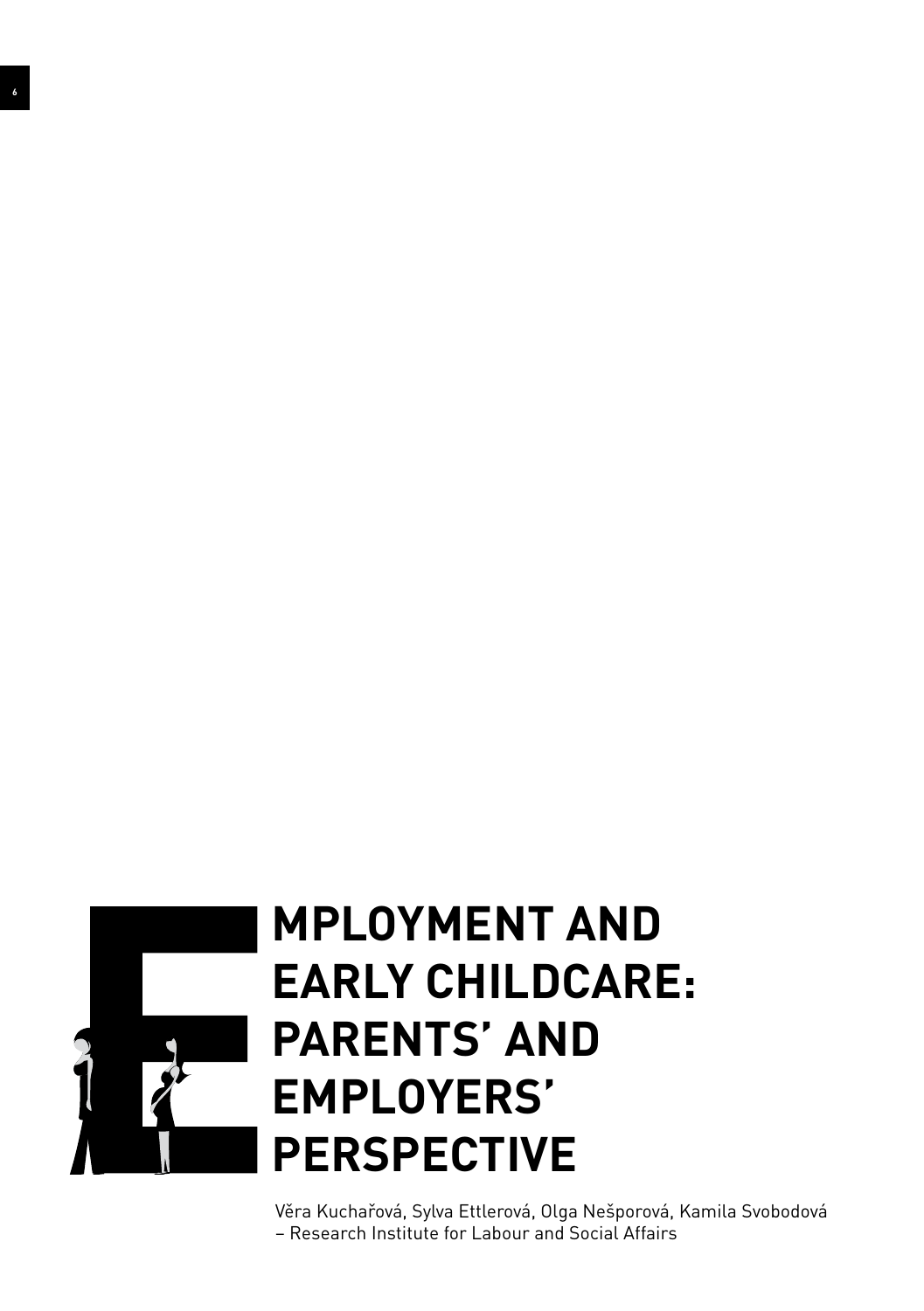In its studies, the Research Institute for Labour and Social Affairs has focused on finding out the possibilities parents have in juggling childcare and work responsibilities, and the potential constraints or discrimination against parents of pre-school children. The issue has been looked at from both the mothers' perspective and that of the employers. The output shown below was generated by three studies carried out in late 2005 and early 2006. Two quantitative sociologic surveys have been conducted: "Employment and Childcare", targeted at mothers with at least one child aged 3 to 10 (E-deti05), and a research in selected companies (E-zam05). Moreover, we carried out a qualitative field survey in fifteen companies and at five job centres (E-kval05).

## **Dividing family roles**

The division of family roles and responsibilities is an important factor affecting the parents' possibilities to juggle their career and family. To a large extent, the division of family roles corresponds with social stereotypes; to a lesser extent, personal preferences and new, alternative models are involved. The research has shown that most families still apply traditional gender role division, based on the complementariness principle: the woman looks after the family more often and she mostly gives preference to family over work, while the man devotes more attention to work, sometimes even to the detriment of the family.**<sup>1</sup>** This phenomenon is almost universal, even though working women try to involve the partner in household chores and family responsibilities slightly more often than women who do not have a job.

Usually, then, it is the woman who takes care of the children and the household (Chart 1). In 87% of all households, women having children aged 3 to 10 do most housework**<sup>2</sup>** ; only in 13% of the families do women and men share the housework responsibilities more or less equally. Moreover, a considerably large majority of all women ensure childcare and go shopping. Men, on the other hand, do everyday maintenance and repairs in most households included in the study (72%). Both partners spend an equal amount of their free time with the children in most households (63% of the families) and they normally decide on money matters together (71% of the families).

Furthermore, it was established that a large majority of the women is happy with the role division between them and their partner. The survey was targeted at women at a specific stage of the family cycle where care of small children predominates, undoubtedly affecting the gender role division that does not necessarily need to correspond with general attitudes to gender issues on the part of the respondents. At early parenthood stages the female respondents prefer traditional role division more often than at later stages when the children are older or independent of the parents.

Many young families, trying to balance their family and work responsibilities as efficiently as possible, turn to their parents for help or they use institutional services (especially kindergartens). Almost three quarters of the families are helped by their parents in childcare, especially by babysitting. This can be done when the basic prerequisites are met; in fact, the main reason for grandparents not participating in childcare is that they do not meet the said prerequisites. The most frequent circumstances limiting the grandparents' childcare possibilities are the following: they work and have no time, they live far away, or they have health problems. The accessibility and availability of kindergarten services are important especially when the women go back to work after parental leave; however, the families are in very unequal situations, depending on where they live. Alternative childcare options (individual or collective childcare ensured by a childminder, but not in crèches or kindergartens) are generally in demand in big cities, where the crèches and kindergartens are relatively numerous and accessible, but they are especially asked for by women living in specific areas (Prague, Northern Bohemia and Northern Moravia).

The traditional role division between men and women is fostered by certain social and family policy measures, although many of these were conceived to do quite the opposite. Such is the case of the persisting difference between men and women in parental leave entitlement, the absence of paternity leave, the irresolute parental leave concept, the limited possibilities for both parents to take sick-child leave, or the structure of the social welfare benefits that are not derived from the lost income but from the current family income (not quite, though – income from previous periods is checked too), whose level is by far lower than the average male wages.

Traditional attitudes and stereotypes in role division between men and women are typical for their employment relationships and for the employers' approach to their employees who are mothers and fathers with small children. In the Czech Republic,



Chart 1. Household responsibility division between women and men Source Source | E-deti05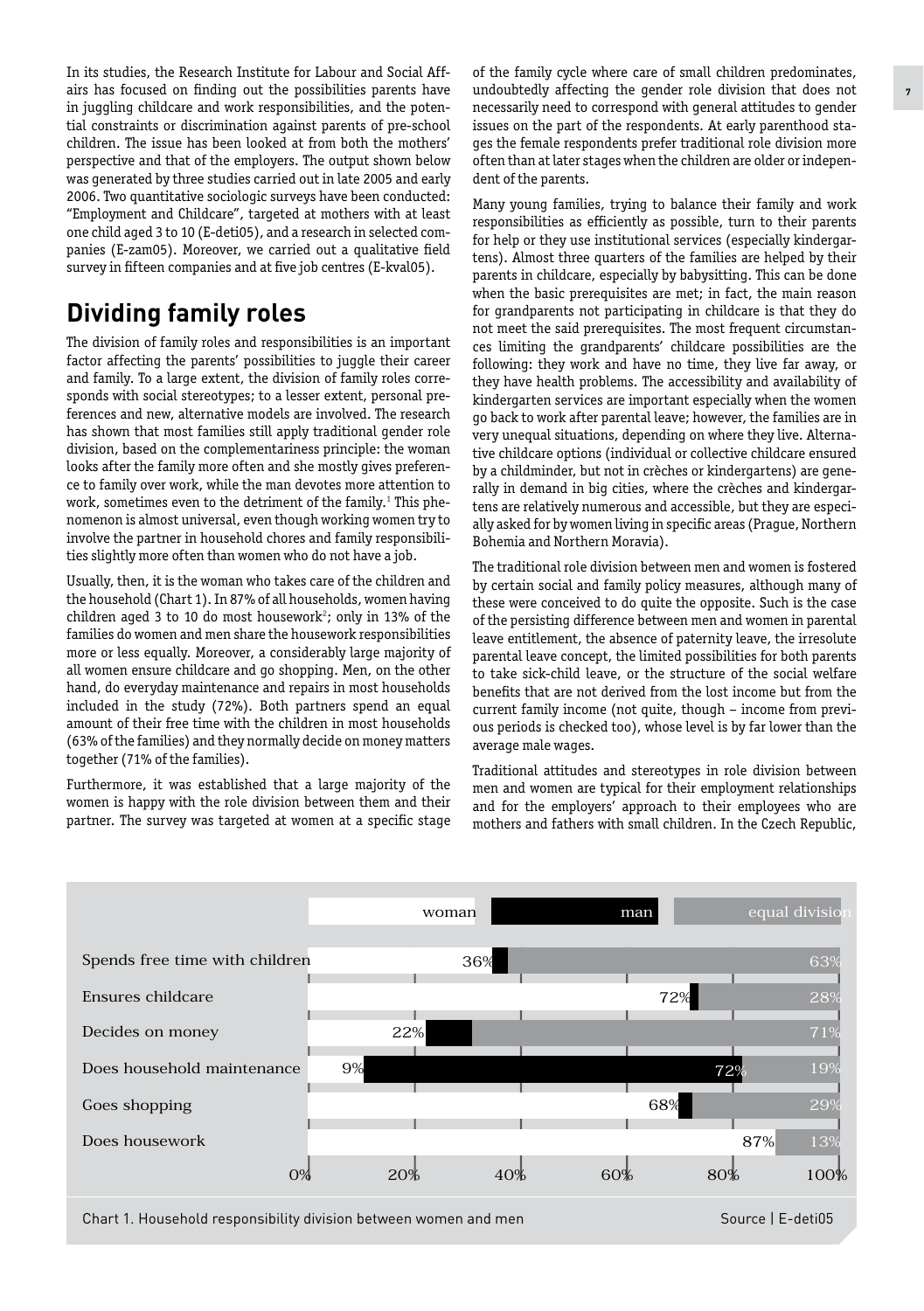the possibilities for balancing family and career consisting in alternative working hours are used less than in an overwhelming majority of western countries**<sup>3</sup>** . The country is characterised by its high proportion of full-time jobs occupied even by mothers with small children shortly (or immediately) after the parental leave. Moreover, the range of the adjusted work arrangement possibilities used is narrower and can be summed up in three options: reduced working hours, part-time work and flexible (rearranged) working hours. The findings based on the data from all the sources exploited here point to the fact that the low utilisation of reduced working hours is not only the employers' "fault", but is also due to the lack of interest on the part of the employees. The lack of interest, in turn, originates under the pressure of the disadvantages presented by reduced working hours, both as regards the family interests and the equal opportunities of women and men in the labour market. The disadvantages are mainly financial – for shorter working hours, the employee gets a lower wage, while the amount of work to be done is not always reduced in an adequate manner. What is more, the career development possibilities are rather limited.

So far, the employers still offer mostly three basic forms of employee benefits – granting leave for urgent family matters, financial contribution for culture and leisure, which, however, does not grant any advantage to parents with dependent children as compared to the rest of the employees, and support during studies (for actual employees, not for persons such as women that are about to start working after parental leave)**<sup>4</sup>** . Support for day care establishments, usual before 1990, is largely inexistent; no new child care forms have developed and they are almost never required from the employers.

## **Claiming parental leave entitlements**

The preponderance of the traditional role division is clearly indicated by how the parental leave entitlements are used. However, in recent years, a few legislation measures have been taken to bridge the gender gap, the most important step being the new provision allowing fathers to go on parental leave, in force since 2001. This new option should make it easier for women with small children at the time of an increased need for balancing family, household and career – their partner can take over and take care of the children in daytime. Moreover, the father will establish a close relationship with the child over this period, and he will get used to doing housework. These skills are beneficial for the family even at later stages, as the man who had been on paternity leave usually helps the woman considerably with household responsibilities and childcare.

Nevertheless, fathers on paternity leave are still exceptional, representing about 1% of all persons drawing parental benefits.**<sup>5</sup>** Their participation is associated with specific circumstances. In the survey (E-deti05) there was less than 4% of mothers whose partner has ever taken full-time care of a child under four years of age for at least a month, while less then a half of the women in this group stated that their partner has been on parental leave for some time (1.6% of the respondents in total have shared the parental leave with their partners). A typical man having been on parental leave has taken care of the child for more than a year, the child being older than two years of age. The most common reason for why the father has ever taken care for a child on a fulltime basis was a less traditional attitude to the division of roles between the partners**<sup>6</sup>** ("the father should participate in childcare"), but "unfavourable" circumstances were a frequent factor, too (the partner was unemployed). At the same time, many women who have had the experience with the fathers taking fulltime care of a small child would have had appreciated a more significant state support, especially as regards the paternity leave being introduced to promote the participation of fathers in childcare while the mother herself is on maternity leave. This proves the common finding that women are not very keen on passing their "mother competences" onto their partners.**<sup>7</sup>**

Therefore, it is mostly mothers who engage in parental leave and full-time childcare. Due to this one-sided trend, their position in the labour market is generally more difficult. The employers harbour stereotypes about their performance at work when taking care of a small child at the same time. These stereotypes are based on real-life situations – indisputably, it is the women who bear family and household responsibilities, thus taking leave more often in situations where the family needs it, for instance when the child falls ill. While the institute of parental leave should guarantee the woman the right to return to her last job, it does not necessarily happen in reality.

The return to work after parental leave is a time at which the interests of the persons as parents and employees collide with those of their employers, though not necessarily generating conflict (see Kuchařová 2005). Unquestionably, this collision, involving the effect of many factors, is reflected by real-life behaviour. One of the important factors affecting the return, or non-return, of the woman to work after parental leave is pregnancy or birth of the next child. In such cases, the parental leave with the older child is directly followed by the next parental leave with the younger child, and the decision-making situation is, therefore, different. At the same time, these women can represent, among mothers on parental leave having two or more children, about two thirds of the total, for each child that is "not the last". Accordingly, their absence in the labour market can become as long as six or more years.

For women not having their next child before the end of the parental leave, however, what are the reasons for the differences in the length of full-time childcare? While the motives for the varying full-time childcare duration (on parental leave, plus childcare until the child reaches the age of four or even longer) can be many, there are five most important factors involved: the financial situation of the family, the woman's position and outlooks in the labour market, the preference for family values vs. career values, the importance of family benefits for the family in the given situation, and support from bodies helping with family and work balance, in particular the availability of day care establishments for children of working parents.

Economic reasons (the first two in the list, and possibly other reasons) are important for women with a child having reached the age of three, who are facing the decision whether or not they should continue taking care of the child full-time even after their parental leave. They are less significant for those who start working even before their parental leave entitlement has expired and the least important for those who stay at home the longest. Women returning earlier or when the child is three years old often realize or have been made aware of the problems posed by the return to the labour market, should they decide not to claim their entitlement to the same job after the parental leave. They try to prevent the difficulties by ending their parental leave early or by accepting a new and interesting job offer. Most of them consider that the parental benefit does not adequately compensate for the work income lost due to childcare. As compared to the rest, the women returning before the end of the parental leave tend to be motivated by the need of maintaining their skills and the contact with the profession, their clients, colleagues, etc. On the other hand, the mothers who stay on parental leave the longest are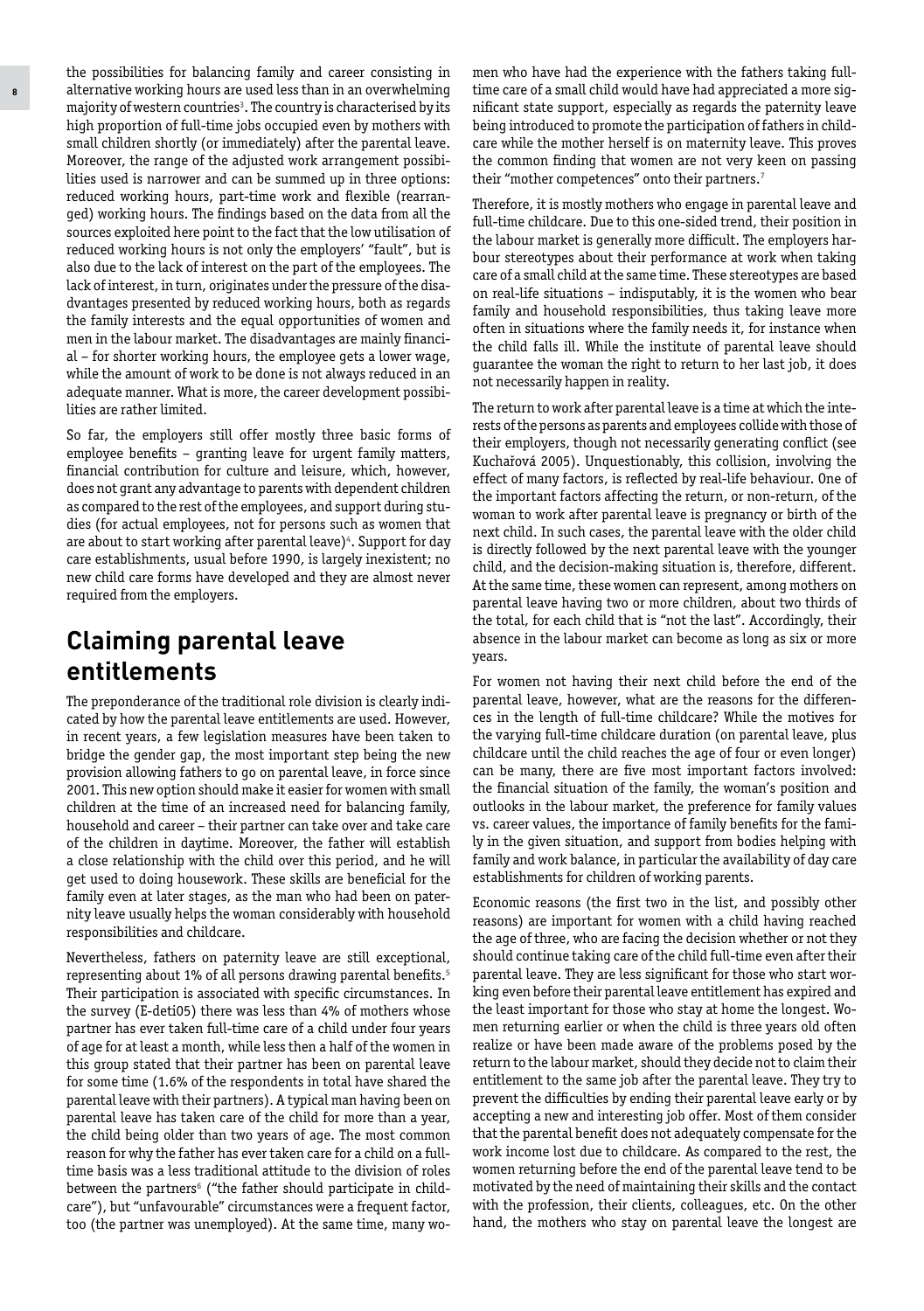those who are the most family and motherhood oriented. However, all the aspects that have been mentioned so far have been largely subjective.

As for external factors that are involved, the most frequent reason delaying the return to work is, according to the respondents, the lack of interest on the part of the ex-employer in having the mother back, which can be due to changes in objective circumstances but also to more or less apparent discriminatory practices. The next most common external circumstance is the availability and accessibility of daily childcare facilities. A sufficient offer promotes earlier returns, while an insufficient offer results in the opposite. Many women delaying their return to work are motivated by the parental benefit, however we do not know to what extent the benefit tends to be an adequate compensation of the mothers' work incomes and to what extent it is a more or less significant complement of other kinds of income (partner's salary, money the woman earns on the side, etc.).

Our research has shown that it is more common for mothers to stay at home with the child after the child has reached the age of three, rather than going to work when the child is younger. However, the time spent at home after this "age limit" is usually not too long, even though it varies considerably. In general, though, it becomes shorter with every child. Moreover, the duration of the parental leave is very much dependent of the mother's education and skills – the more educated she is, the less time she tends to spend on parental leave. Basically, women occupying jobs requiring higher qualifications devote less time to their parental leave than women at worker positions or less demanding jobs. Undoubtedly, to some extent, it has to do with professional selffulfilment, but also with the incomes that the respondents can earn at their respective work positions.

Furthermore, women with a university degree return more often to the same employer after parental leave, as compared to women with lower education. Apart from women who go on to their next maternity/parental leave or who have not worked before their last maternity leave, the difference between women with various education levels is considerable. While only 26% of women with primary education or vocational training return to their last employer before the child reaches the age of three, the figure is 63% for university educated women (see Chart 2). In total, almost 80% of women holding a university degree come to an agreement with their ex-employer and return to their old jobs, as opposed to only 43% of women with primary education or vocational training. Therefore, education and skill do not only affect the duration of parental leave and subsequent full-time childcare, but also the possibilities for the women to resume their old jobs and be useful to the employers again. Female professionals are obviously more motivated to come back to their last employer, and the employers apparently try harder not to lose their skilled employees.

Revenues – another determinant that is usually observed – do matter to a certain extent, but only as regards certain specific indicators. Our survey showed that the mother's current net work income is relevant. However, this result should be interpreted as confirming the link with education and skill, rather than showing that the woman's pre-maternity leave income has an influence on when the woman will go back to work. Moreover, no relevance of the household income was proven, as its effect on the behaviour studied is not direct and the part it plays among other factors is minor.

Higher education and qualification, implying higher salaries, is a motivation for women not to stay on maternity leave for too long; at the same time, or partly for that very reason, it improves the woman's prospects to find a universally satisfactory job even while she tries to tackle work-family balance issues. Presumably, in at least some jobs of a more or less qualified nature, an earlier return contributes to better employment of the women.

For some women, however, a successful return to the labour market is not a priority. The surveys also showed that the women who stay at home longer are those who prefer to see their mother role as complementary to that of the breadwinner father, in other words they are women who have a "traditional" attitude to motherhood. The mother's family situation is relevant, too – single or widowed mothers return to the labour market earlier.

Mothers and fathers are entitled to parental leave with children younger than three. What, then, do mothers do at the time of their first child's third birthday? About one fourth returns to their last employer and another 12% agrees with the last employer to come back later (Chart 3). 18% of the women terminate their employment and stay at home with the child, while 20% also stay



Chart 2. The situation of first-child mothers who had worked before the maternity leave and did not directly go on to the next maternity leave, as expressed according to their education level Source Source | E-deti05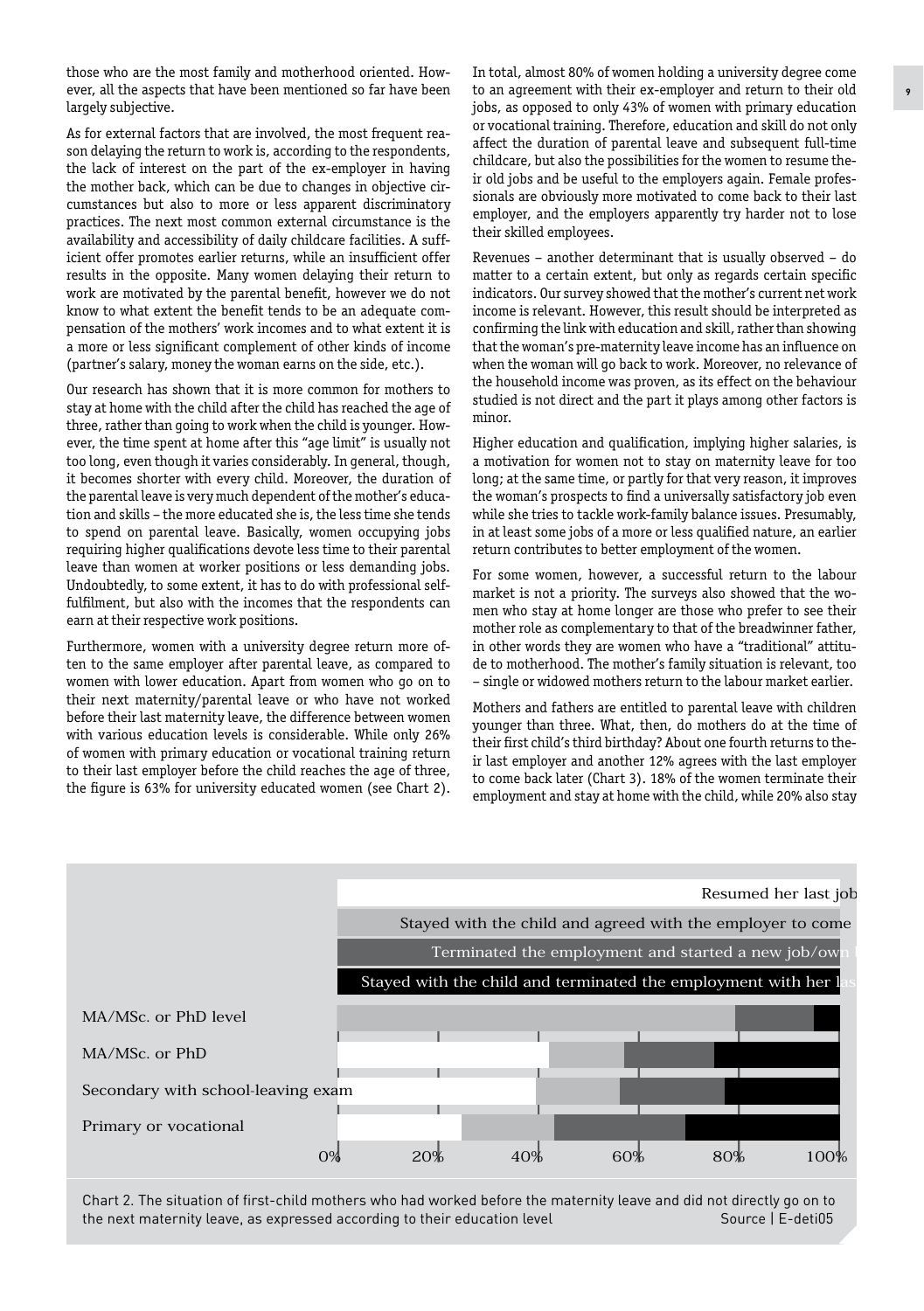at home, the reason being another maternity leave with their next child. About 15% of the women find another job or they set up their own business after the maternity leave, and the remaining 10% face a more difficult situation than the rest as they had not worked before the child was born and they have no job to come back to.

A circumstance contributing to a better balance between work and family responsibilities is keeping in touch with the profession or the employer while taking care of the small child full-time. Current legislation makes this possible by setting looser conditions for simultaneous parental leave or parental benefit and gainful activity. In theory, many various options are possible, but their practical application is rare.

#### **Extract from an interview with employers concerning early return from maternity/parental leave:**

**Respondent:** … the thing is that they usually try to keep the job I guess. ... they are often worried that if they leave... even though we take employees to stand in for people on maternity or parental leave, on temporary contracts... But they [the women on maternity and parental leave] follow where the company is going. And they really keep an eye on it. When they see what's going on, how the company is doing, they just want to get back. Especially at this time, because they want to be in a part [of the company] that is newly created or reassigned. Because if they are not there, they stay here and when they come back [after parental leave], the new company has no obligation to them. And the company can't employ them... . So nowadays it's really topical, those who want [job security] come back even earlier, but the average is, there are those who had been at home a year ago and now they're back.

#### **Extract from an interview with employers concerning the solutions for returning from maternity/parental leave:**

**Respondent:** What sometimes happens is that the position is cancelled while the mother is on parental leave.

**Interviewer:** What do you do then?

**Respondent:** We are a fair company, so what we do is that when the mother comes back, she receives a notice. She stays at home for three months, we pay her, and if she is entitled to days off, she also gets days off. But it's not like we pay the days off, she gets her severance payment though. But we never do what happens in other companies, where they tell her that they could offer her an inferior job, hoping that she will refuse to avoid paying the severance payment, no way. We aren't even in a position to do it, because this thing I have here is an organisational structure where it's impossible to say "we offer you a cleaning lady job" that we don't have at all.

**Respondent:** … well, when she's at home [the woman on maternity and parental leave], there are efforts to save, you know, people and money, and the position can be cancelled. She gets her severance payment and the work is split among others.

**Interviewer:** OK. Do you think that the women are happy when they get the severance payment and have, so to say, nowhere to go?

**Respondent:** I think so. Well, nobody has complained and said they wanted their job back. They are happy to get some money.

#### **Interviewer:** OK.

**Respondent:** As I say, it's not easy, when she lives I don't know where and she has to leave the kid somewhere. I don't know about you but I had reduced working hours and at two o'clock I already had to run to pick up the child at kindergarten. The time it takes her to get there, and you also have to spend some time with the kid...

## **Sick leave for family care purposes in practice**

Despite our attempt to use diverse data sources, it was impossible for us to find out details about the person taken care of under Section 127 of the Labour Code that stipulates the entitlement to sick leave for family care purposes. As employers do not record information on whom the person taking this leave takes care of, we do not know exact figures on the extent to which care is taken of a child under ten years of age and to which it is another family member. However, it was confirmed that care of children under ten predominates. For older children or other family mem-



Chart 3. Mothers' employment situation at the time of their first child's 3rd birthday Source | E-deti05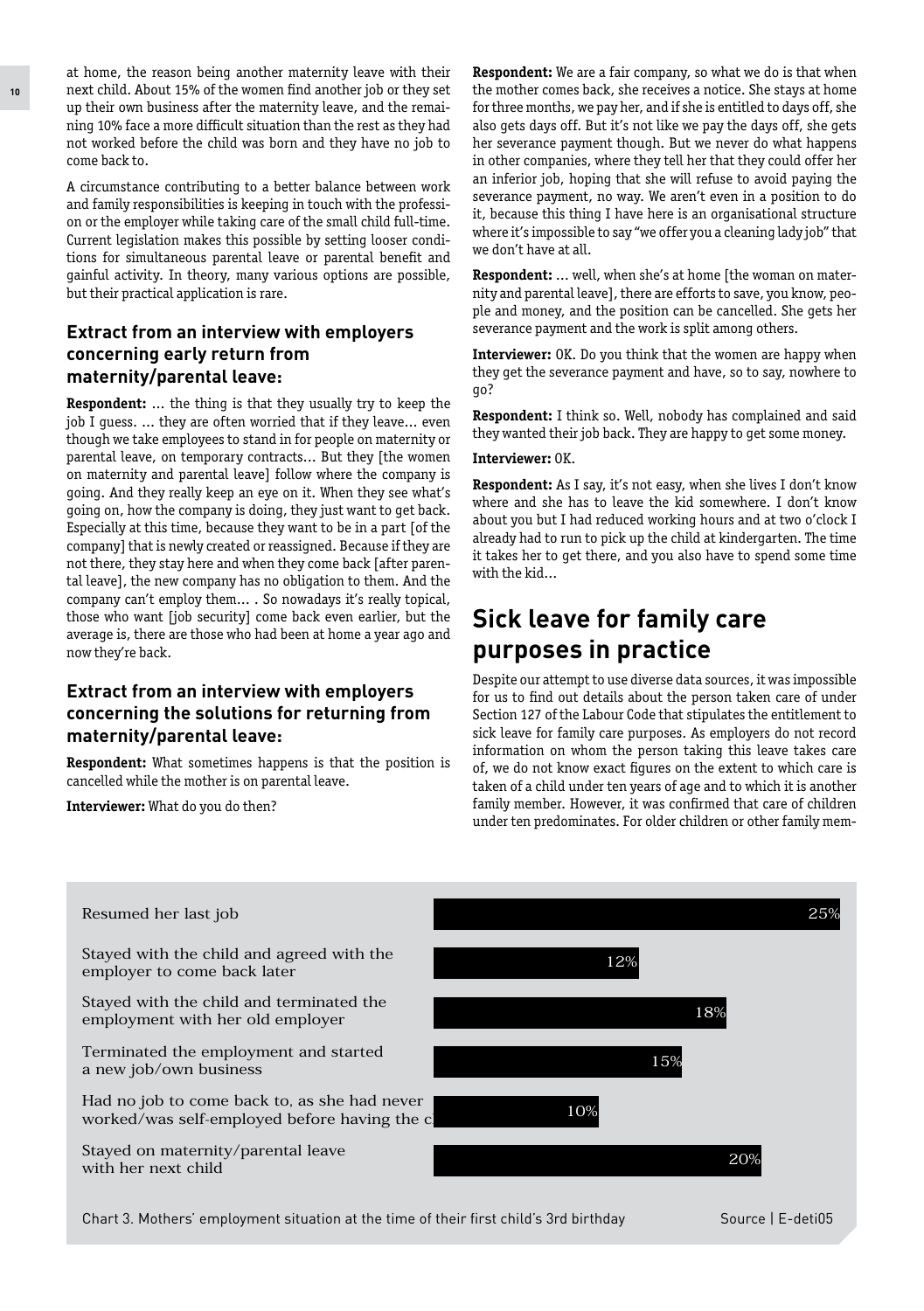bers, the leave is taken rather exceptionally (in about 10% of all cases).

Nevertheless, we found more detailed information on the division of responsibilities in this respect between women and men. The employers stated that in the first half of 2005, 11% of all employed women and 4% of all employed men took sick leave for family care purposes. Similarly, among working parents with children under ten who take sick leave for family care purposes, women predominate over men (76% and 38% respectively). As opposed to men, women tend to take sick child leave more often. Likewise, as opposed to men, relatively more women use the maximum number of days guaranteed for sick leave for family care purposes. It is probable that men tend to take sick leave for family care purposes to help take care of the sick child temporarily, but not so often to stay at home with the sick child (family member) for a longer period of time. Furthermore, the maximum number of sick leave for family care purposes days is taken considerably less often in companies mostly employing persons with higher education. Even the share of women among parents with children younger than ten taking sick leave for family care purposes is lower in these companies.

According to the respondents, in almost 90% of the families it is mostly the mother who takes care of the sick child (Chart 4); in two thirds of those cases it is exclusively the mother, in one third of the families she takes turns with her partner or another person. Where both parents work, it "only" happens in one half of the families that the woman takes care of the sick child on an exclusive basis, in one fourth of the cases the man sometimes participates and in the remaining fourth it is another person. For 84% women, the (alleged) reason for the partner not (or hardly ever) being involved in caring of the sick child is financial.

The share of other persons taking care of the sick child is motivated by value preferences or larger possibilities on the part of a person other than the working mother. Where the mother does not provide care for the sick child predominantly or at all, it is usually the father or another person who assumes the responsibility. The main motives include their own interest and time possibilities that outweigh the mother's workload and the financial disadvantage. Among other persons taking care of the sick child, the respondents tend to mention the child's grandparents.

Working parents have a few other work-related options to ensure that their sick child will be taken care of. These options include working from home and flexi-time, however they are used exceptionally. The financial support during sick leave for family care purposes is (almost) always drawn by two thirds of employed women and sometimes by one fourth. On the other hand, 83% of employed men never use their sick child benefit (Chart 4). This is mostly the case in households where it is exclusively the woman who takes care of sick children. And this fact, in turn, is one of the main reasons why the man does not use this option. Otherwise, financial reasons are predominant over the employer's objections. As compared to fathers, only one mother out of ten never asks the employer for sick leave for family care purposes. To take care of their sick children, these women take days off, they work from home and, most importantly, they adjust their working hours.

On average, more than one half of all parents (59% of women and 73% of men) draw the benefit for no more than one calendar week each time the child under 10 years of age is sick, the most frequent sick child care period being five to seven calendar days.

For the employer, it is necessary to find a suitable organisation arrangement in the situation where the need arises and he is legally obliged to grant sick leave for family care purposes to the employee. Normally, the employer does not incur any extra costs when granting this leave, as the benefit drawn by the employee is paid by the sickness insurance. However, the parent's absence at work can imply other issues for the employer and needs to be dealt with. In bigger organisations, where many employees are absent at the same time, it is not necessarily very difficult, as the employee can be temporarily replaced by another, or the most urgent work can be temporarily split among other colleagues, or the company can simply wait for the person to come back to work. If the employer allows for a certain form of time and work flexibility, the employee can easily compensate for the lost time later, which reduces the need for taking sick leave for family care purposes (Hein 2005:109). Unfortunately, Czech employers do not realize this very often.

According to the employers' experience, the employees do not take sick leave for family care purposes too often and they definitely do not take advantage it. The absence rate due to sick leave for family care purposes is about one tenth of the absence rate due to sickness leave. Even in companies that do not translate absence into salaries, the employees try to take sick leave for family care purposes as rarely as possible. The main reason mentioned by the employers is unquestionably financial loss, as the benefit provided by the sickness insurance system is always considerably lower than the employee's salary. Another decision-making factor for the parents is performance pressure and teamwork – knowing that the employee's absence will have a substantial impact on their colleagues' workload can mean looking for other arrangements and limiting the absence.

Therefore, depending on circumstances and possibilities, the parents use various other strategies. Above all, the parents (again, mostly mothers) take days off to take care of the sick child. This option is widely used especially when the sickness is short or when the parent can combine the holiday with other strategies (getting additional free days, care ensured by another person, etc.). This option can be handily put to use when the

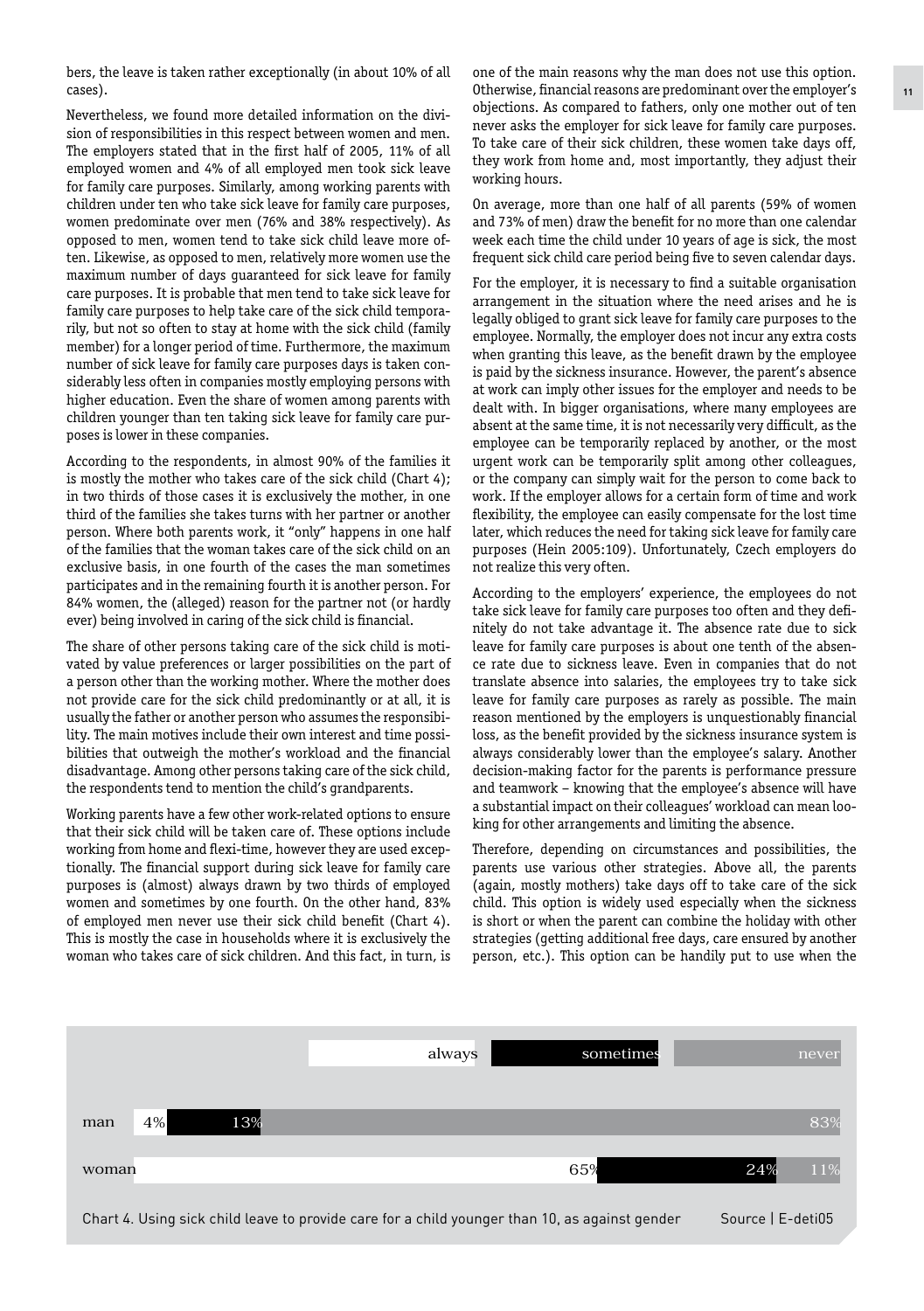parents work twelve-hour shifts – they can swap shifts with colleagues and stay at home if necessary.

#### **Extract from an interview with employers:**

**Respondent 1:** I think they used to use it somehow in the past, but now they make other arrangements so they do not have to use it.

**Interviewer:** You mean the [sick family member] leave?

**Respondent 1:** Yes, they use it very rarely.

**Respondent 2:** Sometimes they don't even want to use it, as they don't want to have problems.... So what they do is that they work extra hours later, they take days off, or they take turns with their husband.

**Respondent 1:** Now that we have five weeks [of holiday], everybody uses this solution of course.

**Respondent 2:** Being on sick child leave is really not the same at all, because the [financial] support is low and if she has other responsibilities she can't afford it.

**Respondent 1:** But if you look here at the figures [numbers of employers who took sick leave for family care purposes in the first semester], you see clearly that in comparison, the figures are low.

**Respondent 2:** That's one thing, the responsibilities, and there's also the workplace environment, there's quite an efficiency pressure, performance pressure, and if you're absent too often then what can happen is that =

**Respondent 1:** = It's teamwork, and you are always part of the team.

**Respondent 2:** The person is just not there, and to be honest, people just don't like them, because they're always absent, so everybody thinks twice about it. The relationships in the workplace are very important. So they try to find another way.

**Respondent 1:** And the salary is also a lot of money and she [the mother] definitely doesn't like to lose it.

**Respondent 2:** The salary and the performance definitely play a major part in why people choose another option in taking care of the child.

## **Employers' attitude to parents of small children**

The qualitative research showed that the attitude big companies have to employing parents with small children was fair, in principle – as compared to other employees, parents were not manifestly discriminated against. However, from what the women and job centre representatives said, it is clear that discriminatory practices against women with small children do exist in the labour market. Possibly, they are more frequent in smaller companies and organisations, where the absence of each employee is more noticeable. Moreover, among the companies that were willing to participate in the research, the share of the "fair" ones was probably higher.

On the other hand, however, it is clear that in most cases the parents do not enjoy any specific advantages either, and except the statutory measures (maternity and parental leave, sick leave for family care purposes, and possibly granting leave in view of securing the health and other important needs of the family), the employers are not very helpful in contributing to family and work balance. Parenthood and related care responsibilities, especially for small children, is not a factor motivating the employer to arrange such conditions for the employees to help them balance their work and family lives. For the employer, it is the employee who should adjust to the working hours and the performance requirements.

Nevertheless, parenthood and childcare responsibilities can be taken into account on lower levels, for instance within work teams, based on an agreement of a small collective and a decision of their direct supervisor. The possibilities for solutions of this kind are limited, however, and they mostly consist in time flexibility or swapping work shifts with colleagues, if this does not pose any risk to collective work. Usually, this applies to exceptional situations (sick child, need to take the child somewhere, etc.), rather than helping parents on a daily basis. Only in very few cases is it possible to adjust the employees' working hours on demand, so that they can balance their family care and work responsibilities more efficiently.

Most employers demand that the employees adapt wholly to their schedules and needs (based on the production process rhythm or the clients), the employees' personal and family matters being disregarded. At the same time, from their experience, the employers presume that any childcare related requests will be made by mothers rather than fathers. The question that is yet to be answered is how the employers would react if the fathers asked for parental leave, sick leave for family care purposes and adjusted working hours for childcare reasons more often. In some companies, this might pose a problem and the men might be dissuaded from these intentions by the employers. On the other hand, the experience with the fact that family responsibilities (especially childcare) affect the work life of mothers more often and more considerably sometimes leads to covert discrimination against women (especially mothers with small children) in the labour market.

Several factors would contribute to reducing the discriminatory practices against mothers with small children. One of them is for example a more considerable involvement of fathers in childcare and household responsibilities, leading to less frequent absence of mothers from work, as the father could sometimes take over the necessary full-time childcare (parental leave, taking care of a sick child). The employer, then, would not be so certain that a mother with a small child or children will take more statutory leave and will be absent more often than other employees, just because she is a mother. Moreover, the absence rate due to sickness leave is much higher than that caused by sick leave for family care purposes (mostly to provide care for a sick child). The employers should realize that parents with young children are stable employees who rarely change their jobs voluntarily, and if they get the possibility of juggling their family and work responsibilities, there is no reason why they should be worse workers than those who have no children.

The legislation should provide employers with more options with a view to helping the employees to balance their family and work responsibilities better. A wider choice would probably improve the relationships between the employers and the employees, as both parties would be able to choose freely among several options according to specific conditions and needs. Strengthening the legal position of mothers against employers substantially would unfortunately, in the Czech Republic, imply the risk that the employers could avoid employing women with young children even more than today. Therefore, widening the range of options should rather involve increasing awareness or sensitivity to the employees' needs on the part of the employers; the happy employees would in turn be more often helpful in relation to the employer and respond to the employer's needs. On that account,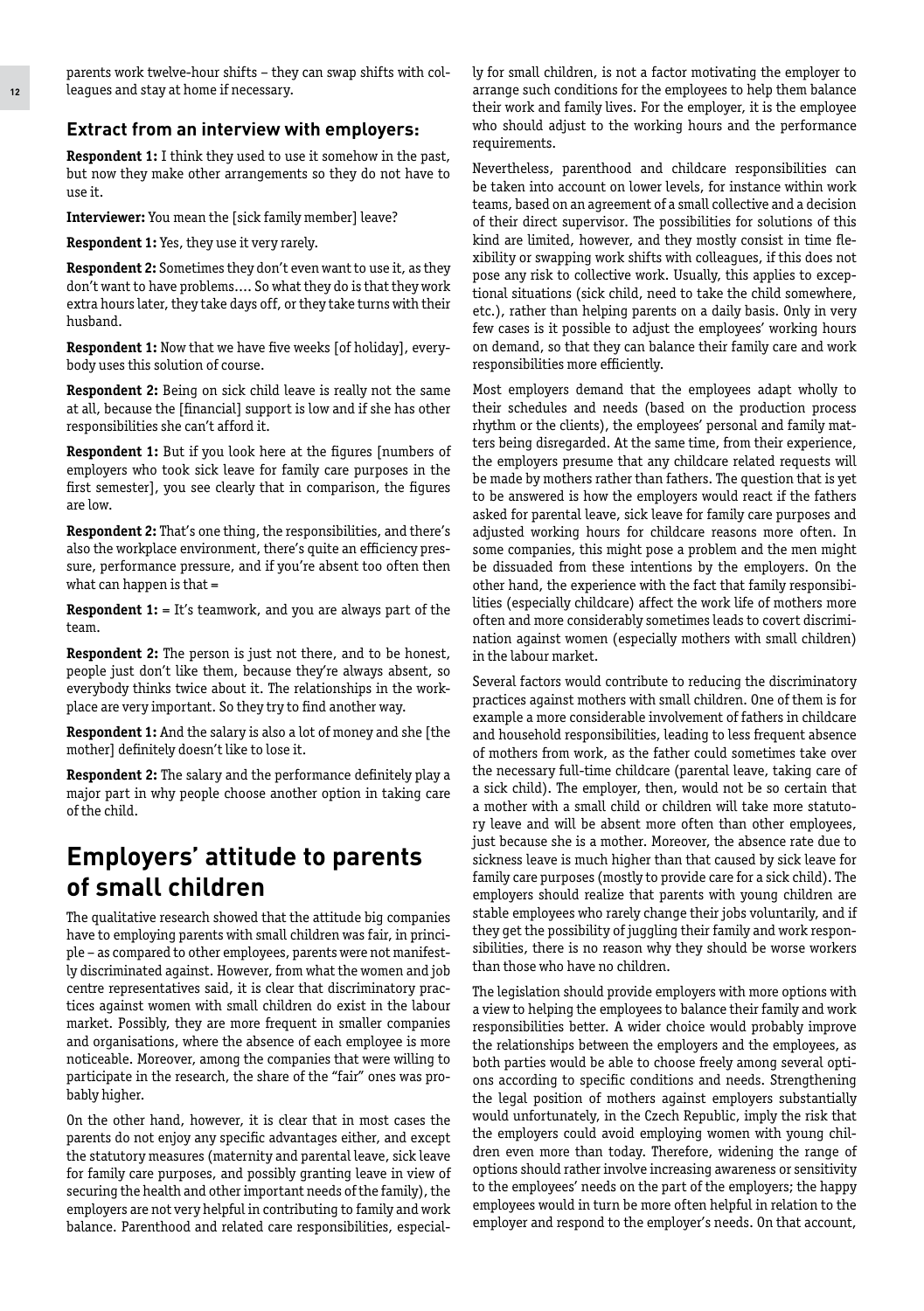it is desirable to draw attention to the fact that being a family friendly employer can be beneficial to the company prosperity.

As for the employers, any family friendly approaches, based on a better mutual respect for the interests of the employers and the employees and having positive effects for both parties, are non-existent. There is still a lot to do as regards flexible working hours and better employee benefit variety. There is absolutely no initiative in working together with employees on parental leave. Employed parents on parental leave themselves should also be among the stakeholders who can contribute to better conditions for returning to work after parental leave. While still on parental leave, they should try to keep up their skills and the contact with the employer.

Part-time employment and other forms of flexible work arrangements seem to be suitable tools for the women to maintain their position in the work market even in early stages of parenthood where the child is younger than three. In this way, the woman can keep up her skills, which is very beneficial for her later career, especially if she has several children in short intervals and thus can easily stay out of work for six years or even more. The abolishing of the cap on extra money earned during parental leave, valid as of 2004, was indisputably a very good measure. However, to fully meet the needs of the women in question, more childcare facilities for children younger than three should be developed. Moreover, it is indispensable to convince employers that reduced working hours or special employment contracts do pay off for them. Nowadays, in the Czech Republic, these arrangements are rather exceptional.<sup>8</sup> At the same time, though, it is necessary to eliminate or at least minimise the negative impacts of parttime work translated into inadequately low income, increased demands for social welfare and pensions, labour market segregation, etc.

## **Notes:**

**1** This is confirmed by many other surveys, e.g. Čermáková 2002; Chaloupková, Šalamounová 2004; Tuček 1998.

**2** Some surveys mention up to 90%, e.g. Křížková in: Čermáková 2002: 18.

**3** Compare with, for example, Hardarson, O. S., Romans, F. 2005, or Aliaga, Ch. 2005; for more (detailed) data for the CR, see "Organizace práce…, 2005; for comparison with EU countries see Bastelaer A. V., Vaguer, C. 2004.

**4** Similar findings showed in other surveys, too – compare with, for example, Ettlerová, Šťastná 2006; Kuchařová 2006.

**5** For more details on the characteristics of families with fathers taking full-time care of children younger than four, see 2005: 13- 26.

**6** The men who have ever taken full-time care of the child are more involved in housework and shopping, but they always share these responsibilities with their partner.

**7** Women are not very willing to leave their parental leave up to their partners, see Kuchařová et al. 2006; Nešporová 2005: 22- 23.

**8** Hospitals, for example, are exceptional in this respect, as they have good experience with granting reduced working hours. They are often used by women on parental leave, earning some extra money and keeping up their contact with the employer and their professional skill.

## **Bibliography:**

Aliaga, Christel. 2005. **Gender Gaps in the Reconciliation between Work and Family Life.** Statistics in focus. EUROSTAT, 4/2005.

Bastelaer, Alois Van, Catherine Vaguer. 2004. **Working times.** Statistics in focus. EUROSTAT, 3-7/2004.

Čermáková, Marie et al. 2002. **Podmínky harmonizace práce a rodiny v České republice.** Praha: SOÚ AV ČR.

Ettlerová, Sylva, Šťastná, Anna. 2006. **Harmonizace rodinných a pracovních povinností rodičů se závislými dětmi.** In: Demografie 1/2006, ČSÚ

Hardarson, O. S., Romans, F. 2005. **Labour Market Latest Trends - 2st Quarter 2005 data.** Statistics in focus. EUROSTAT, 20/2005

Hein, Catherine. 2005. **Reconciling Work and Family Responsibilities.** Practical Ideas from Global Experience. Geneva: International Labour Office.

Chaloupková, Jana, Šalamounová, Petra. 2004. **Postoje k manželství, rodičovství a k rolím v rodině v České republice a v Evropě.** Praha: Sociologický ústav AV ČR.

Kuchařová, Věra. 2005. **Ženy po rodičovské dovolené.** In: Winkler, Jiří, Klimplová, Lenka a Žižlavský, Martin (eds.), Účelové programy na trhu práce. Jejich význam, potřebnost a realizace. Brno, Fakulta sociálních studií MU.

Kuchařová, Věra et al. 2006. **Harmonizace rodiny a zaměstnání. Současné možnosti a jejich reflexe u mladé rodičovské generace.** Praha: VÚPSV (to be published).

Nešporová, Olga. 2005. **Harmonizace rodiny a zaměstnání. Rodiny s otci na rodičovské dovolené.** Praha: VÚPSV.

**Organizace práce a uspořádání pracovní doby podle výsledků ad hoc modulu 2004 výběrového šetření pracovních sil**, 2005, Praha ČSÚ

Tuček, Milan a kol. 1998. **Česká rodina v transformaci – Stratifikace, dělba rolí a hodnotové orientace.** Praha: SOÚ AV ČR.

### **Data sources:**

**E-deti05:** Sample survey "Employment and Childcare". The target group consisted of mothers aged 20 to 50 living with their husband or partner and having at least one child older than 3 and younger than 10 but no child younger than 3. Other selection criteria included the size of their town of residence and the region. 829 respondents from all over the Czech Republic were addressed in standardised interviews.

**E-zam05:** Employer survey within the regular Czech Statistical Office business cycle survey carried out in September 2005. This survey was targeted at selected "production sector" companies, i.e. those that operate in industry, construction, trade and certain service sectors. In total, we obtained data from 2202 companies.

**E-kval05:** Qualitative survey in companies based on non-standardised semi-structured interviews with representatives of 15 employer organisations and job centre staff members from 5 regions with different unemployment rate levels.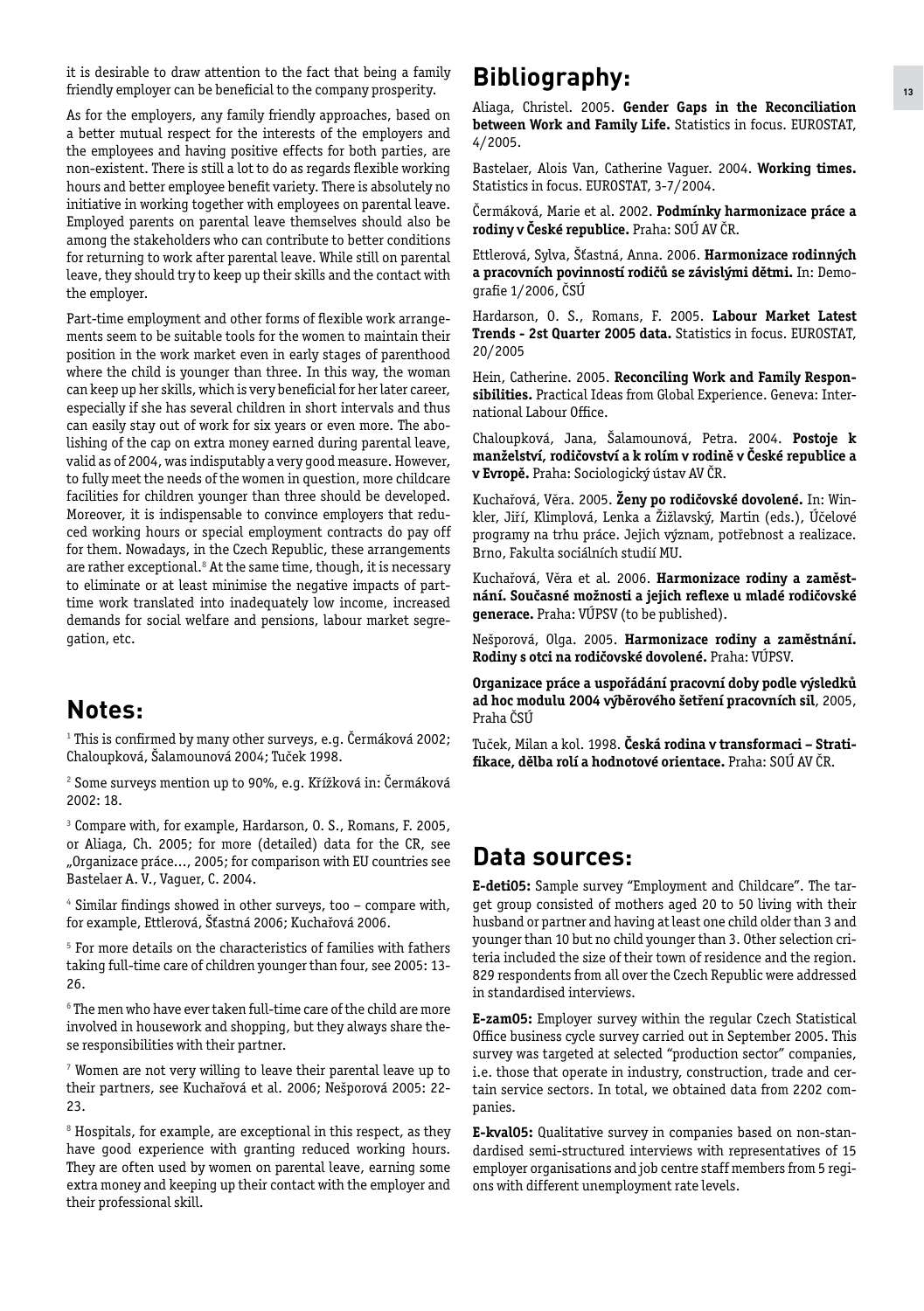

Štěpán Jurajda, CERGE-EI**1**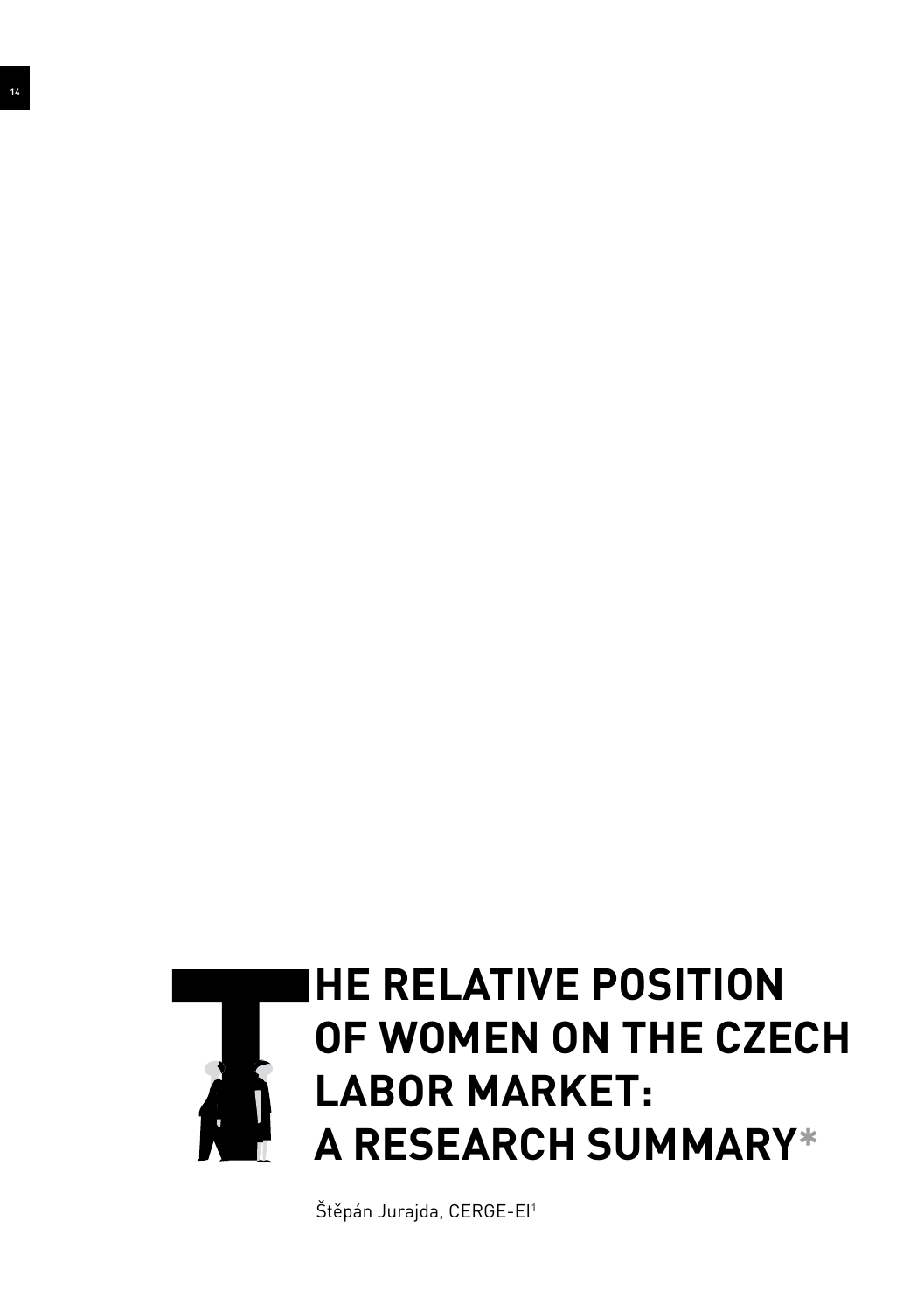## **Abstract**

In this research summary, I survey a set of new analyses of the relative position of women on the Czech labor market, based on recent micro-level data. The discussion of the results is complemented with brief methodological notes.

## **1. Introduction**

What does the relative position of women on the labor market consist of? A natural start is to focus on the economy-wide relative male/female **employment gap** and on the **gender pay gap**<sup>2</sup>, as well as on the differential propensity of men and women to be employed in specific industries, firms or occupations, termed **gender segregation**. Indeed, much of the existing empirical economic research attempts to provide an understanding of the sources of the observed gender pay gap. In this survey, I provide a brief summary of recent Czech gender-gap research, which follows this basic organization.

What determines the relative position of women on the labor market? First, one may look at the importance of pre-market productive and other characteristics, such as the level of education and the field of study (technical fields versus the humanities), health status, access to health and child care, or occupational and career preferences (inherited versus acquired through gender stereotyping). Second, one is interested in measuring how women are treated on the labor market relative to men; in particular, are they discriminated against by employers in hiring or promotion, and in wage setting?

It is important to consider gender equality as equality of opportunities, not necessarily of outcomes. A fundamental problem in much of the analysis I discuss is its limited ability to separate gender differences in free choice or unobservable skills from discriminatory treatment that women may face on the labor market. Yet, the descriptive analysis summarized here (and based on individual-level representative data capturing the interaction of employers and employees on the labor market) leads to a quantitative understanding of several important sources of the observed gender differences and thus provides useful guidance for the application of anti-discrimination policies.

## **2. Research Organization and Data**

One of the key parameters of the relative standing of women on the labor market is the average pay gap between men and women. However, to approximate more closely what we have in mind when we ask about relative gender-specific wages, one should compare 'comparable' male and female workers, i.e. compare the wages of workers employed in the same industry and firm and with the same level of experience and education, etc. Such measuring of the gender pay gap would correspond more closely to the object of the Equal Pay Act. A fundamental problem with finding comparable men and women is the ability to take account of skills that are not observed (i.e. abilities and qualifications that are not captured by simple age and education indicators and therefore not recorded in most data sets). A closely related fundamental problem is that in most countries a large fraction of women does not work and the selection of which women end up being employed is often related to their skill level (observed and unobserved). This issue is at the core of how we interpret the typical measures of gender equality.

The result of most empirical exercises focusing on the relative The result of most empirical exercises focusing on the relative hours worked. Second, the data allow for a detailed classification<br>position of women on a given labor market is some quantification of occupations and industr

of the extent of gender segregation and of the gender pay gap. To interpret the size of these measurements, one typically relies on international comparisons. For example, we ask whether a given country has a "better" gender wage gap than other economies. Similarly, we often compare the gap over time within a country. However, such comparisons represent a potentially misleading indicator of differences or changes in discrimination against women if the differences in the relative gender outcomes are driven to a large extent by the variation in the skill structure of female employment participation.

Why should this be the case? If most low-skill (low-educated) women in a given country are not employed, but both low-skill and high-skill men are working, then the gender pay gap will be very small even if there is a substantial degree of discrimination. OECD (2002), a cross-country study based largely on the European Community Household Panel, suggests that cross-country differences in female employment rates are driven mainly by the degree of integration of less-educated, lower-paid women into employment and that such compositional effects are important for understanding international differences in the gender pay gap as well as in the extent of segregation**<sup>3</sup>** . Countries with a higher degree of participation of less educated women in employment would therefore be expected to feature a relatively high level of gender segregation and gender wage gap. Similarly for time changes in the gender pay gap: Hunt (2002) suggests that large changes in the observed gender wage gap (even after we attempt to compare comparable male and female workers) can be linked to major changes in the skill structure of female employment in East Germany.

The differences in the level and structure of female labor-market participation can then be either related to discrimination (if women are discriminated against, they may be less likely to participate in the labor market), labor-market institutions (such as high wage floors, which may prevent low-productivity workers from being employed) or be driven by country-specific culture or history<sup>4</sup>.

Hence, before one interprets specific relative outcomes of women on a given labor market, it is useful to put into international perspective the aggregate gender-specific age and education structure as well as the overall level of female employment. The Czech analysis summarized here therefore starts with such comparison in Section 3.1. Next, the presented research focuses on measures of gender occupational segregation and compares the Czech findings to those from other EU economies (Section 3.2). In Section 3.3, I summarize the estimated gender wage gap decompositions for all employees, while Section 3.4 presents such results for managerial occupations. Finally, Section 3.5 discusses the tantalizing results of a direct test for the presence of gender discrimination.

The analysis covered in this survey is primarily based on two data sources: on a firm-level survey providing worker-level wage information and on the Czech Labor Force Survey (LFS), which allows one to study gender employment patterns, but which does not give any wage information**<sup>5</sup>** . While the LFS data needs little introduction, the wage data is somewhat unusual in the EU context:

The Information System on Average Earnings (ISAE) consists of a sample of firms, each of which reports the hourly wage rates of all of its workers; it is therefore an almost ideal source of information for monitoring the relative wage position of women. First, the data offer well-measured administrative hourly wage rates and hours worked. Second, the data allow for a detailed classification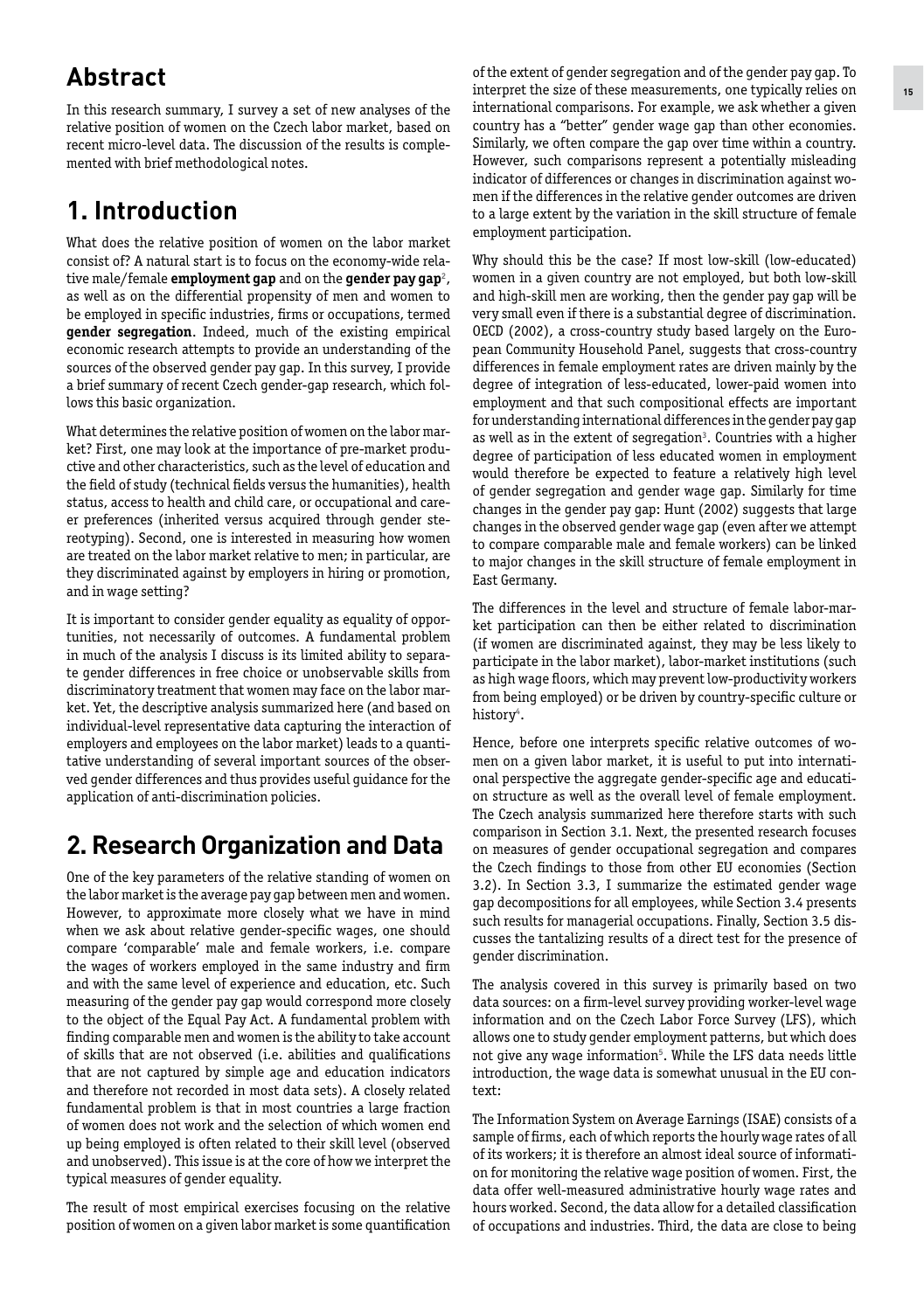a census for large firms. Fourth, the data allow one to compare the wages of workers of different gender working on the same job (firm and occupation). The key weakness of these data with respect to gender analysis is that there is no information available on the number and age of children and the labor market experience of women**<sup>6</sup>** .

## **3. Results**

#### **3.1. Aggregate Gender Employment Patterns**

Jurajda and Franta (2006) use a decade of Czech LFS data to show that the main reason why the aggregate employment rate in the Czech Republic was higher than that of the EU-15 in 1999 was the higher Czech employment rate of women aged 25-54 with less than a tertiary level of education. They also show that the main reason why the aggregate Czech employment rate is lower in 2004 than in 1999 is the significantly lower employment rate of less than tertiary educated males and females aged 16-24, likely related to higher school enrollment. The international comparisons provided in Jurajda and Franta (2006) provide a backdrop for the gender-gap and segregation results presented below.

#### **3.2 Occupational Gender Segregation**

Jurajda and Franta (2006) also present descriptive statistics on the 'femaleness' of specific Czech occupations and then go on to calculate a summarizing measure of gender occupational segregation—the Duncan index of segregation—at various employment divisions. The index slowly declines during the whole period of 1994 to 2004. This decline in gender occupational dissimilarity is driven by changes in the gender composition of occupations, not by a changing occupational structure of the economy. Most importantly, the study finds that occupational gender segregation in the Czech Republic decreases only among those aged under 35, and that this decline is rapid.

This decline makes the Czech degree and structure of occupational gender segregation converge to the EU-15 average because it diminishes the only major difference in segregation between the EU-15 and the Czech Republic observed in a 1999 comparison. Czech occupational gender dissimilarity is more stable for older cohorts where it was already at the EU-15 level in 1999. Finally, Jurajda and Franta (2006) also provide some preliminary evidence linking the occupational gender segregation of young, tertiary-educated people to their gender dissimilarity in subject of study.

#### **3.3 Gender Wage Gap**

As was argued in Section 2, the simple overall average wage gap between men and women is not a useful tool for detecting the way women are 'treated' on the labor market. To approximate more closely the potential violations of the Equal Pay Act, one should compare wages of only 'comparable' male and female workers, i.e. those with similar qualifications, performing similar tasks. A simple descriptive way of doing so is made possible by the recent availability of matched employer-employee data, such as the Czech ISAE data, i.e. data where there are several (all) workers available from a given company (employer). Using such data one can compare the wage rates of workers working on the same job, i.e. employed in the same firm in the same detailed occupation. One can take the average wage gap within each such job cell and then average over all job cells in the data. This generates a simple and more useful descriptive gender wage gap measure.

A more general, traditional way of monitoring differences in factors affecting wages between two groups of workers is the estimation of log-wage regression functions (often called Mincerian regressions after Jacob Mincer) that simultaneously quantify the relationship between wages and a set of explanatory factors, such as age and education. Many studies attempting to measure the extent of wage discrimination then follow Oaxaca and Blinder in decomposing the overall mean wage difference between the advantaged, i.e., men, and disadvantaged, i.e., women, into two parts. The first part reflects the difference in average productive endowments of individuals in each group and the second part is due to the differences in the regression coefficients and is often interpreted as being possibly related to gender wage discrimination.

It is important to repeat that a fundamental problem with finding comparable men and women is the ability to take into account skills that are not recorded in most data sets (i.e. abilities and qualifications that are not made apparent by simple age and education indicators). To the extent that some productive factors remain unaccounted for, the remaining 'pure' gender wage gap will provide only an upper bound on the possible extent of discriminatory gender wage differences, i.e. those wage differences that cannot be explained by observed factors.

Jurajda and Munich (2006) use the ISAE data to calculate simple job-cell gender wage gaps and also extend the existing wage gap decompositions for the Czech Republic (by Jurajda, 2003, 2005) using newly available ISAE data from the first quarter of 2004 and they compare them to similar decompositions available for other countries. The new results confirm the earlier findings that about two thirds of the gender wage gap in the enterprise sector of the Czech economy remain unaccounted for even after one monitors all the information available in the data, including the extent of gender segregation. In the Oaxaca-Blinder decomposition, one can explain only up to 36% of the total log wage gap using a full set of controls consisting of (i) workers' education and age groups, (ii) firm ownership and size categories together with 2 digit industry indicators as well as (iii) the fraction of women in a given 2-digit occupation and the fraction of women in each firm. The majority of the 'explained' part of the gap is attributable to different forms of gender segregation; both forms of segregation considered (at firm and occupation level) are important sources of overall wage differences between men and women.

To generate a consistent time evolution of gender disparities, the study goes on to create a firm-panel sub-sample spanning the first quarters of 2000 to 2004, which comprise 1506 firms in each year. Using this panel data set, Jurajda and Munich (2006) first measure the gender wage gap within 4-digit occupation job cells (groups of workers with the same occupation in the same firm) and find the mean gender wage gap within such job cells to be remarkably stable between 2000 and 2004, at about 11%. Next, they estimate total gender wage gap decompositions on the panel data and also find the gender wage gap to be highly stable both in terms of its overall level and detailed structure.

#### **3.4 Czech Female Managers and Their Wages**

There is growing international evidence that women face a 'glass ceiling'—a barrier to career prospects, which precludes them from holding high-paying positions. Of particular general public, as well as academic, interest is the representation of women among toplevel managers and their relative wage position**<sup>7</sup>** . There is so far no evidence on this issue from the post-communist economies of Central Europe, even though the relative pay position of women among the employee workforce has been extensively studied there.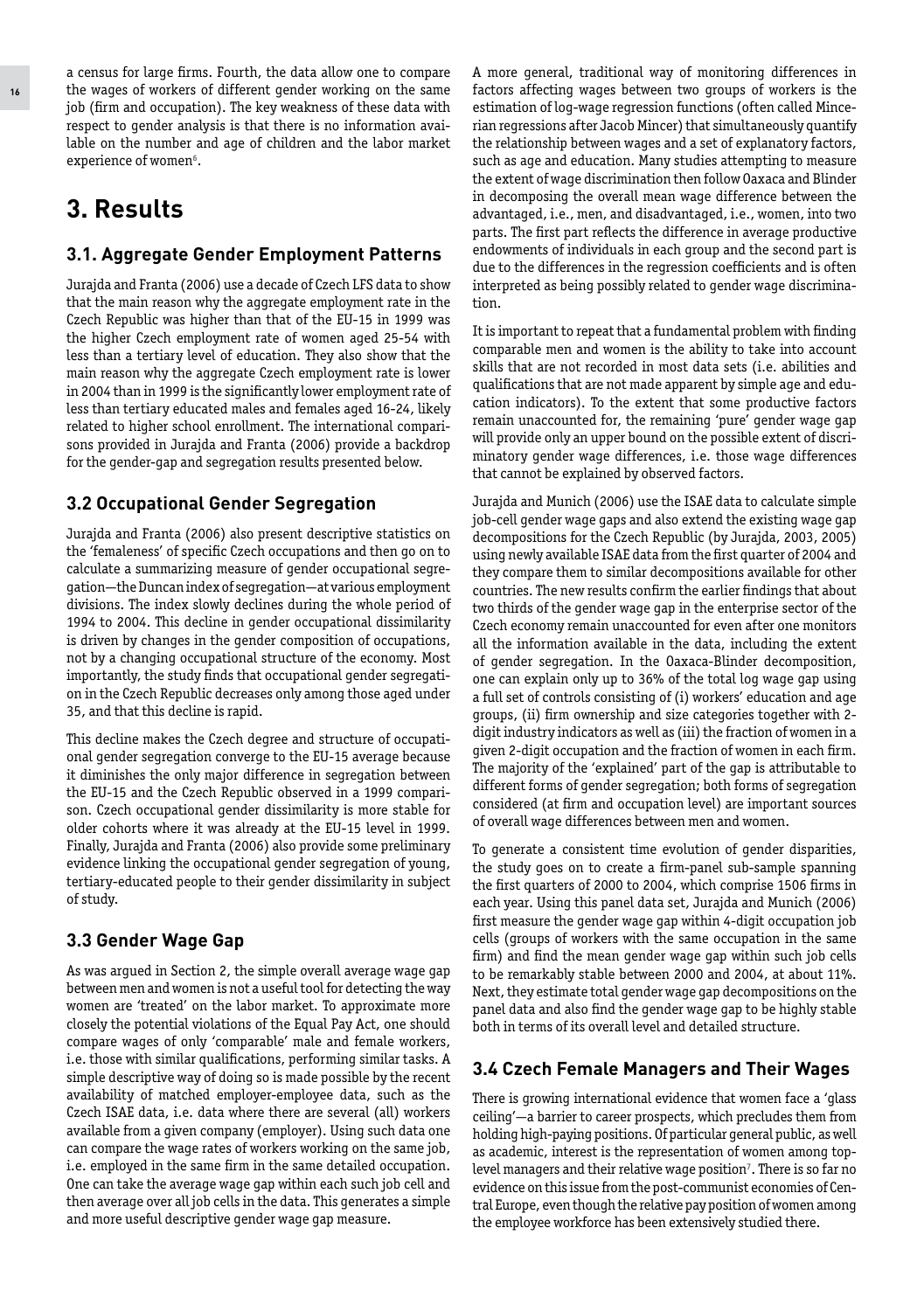Jurajda and Paligorova (2006) therefore analyze the representation of women and their relative pay in a large sample of Czech top- and lower-level managerial employees from ISAE during 2000-2004. Their managerial gender wage gap decompositions appear to be the first available outside of the most developed economies. Furthermore, unlike the existing literature on gender pay differences among executives, they recognize the adverse consequences of the low and uneven representation of female managers for the standard parametric Oaxaca-Blinder decomposition technique. Parametric assumptions lead to over-estimation of the 'unexplained' component of the gap, i.e. the part of the gap attributable to differences in rewards to individual characteristics and often interpreted as an upper bound on the extent of gender discrimination. They therefore employ a nonparametric matching wage gap decomposition approach.

They find that at 7% women are severely under-represented in top managerial positions in the Czech Republic, and that there is a clear gender divide between lower and top-level managerial ranks, given that the raw average pay gap between men and women increases with the firm hierarchy level. However, their wagegap decomposition analysis suggests that the size of the wage gap that cannot be linked to observable differences between men and women is quite similar across hierarchies. In other words, after comparing the wage rates of women and men who are comparable in terms of basic demographic characteristics, employer type and within-firm hierarchical position, there remains a gender wage gap of about 20 percent. The key reason for why the relative wage position of Czech female top managers is worse compared to lower-ranking female employees is that they tend not to be present at the top of the highest-paying companies. The policy implication of these findings is that equality-enhancing policies aimed at the highly visible group of executives are more likely to be effective in equalizing wages of male and female top managers if they focus on promotion policies in the most prestigious companies.

#### **3.5 A Direct Test for Discrimination**

The analysis of gender wage gaps or gender segregation presented above faces a fundamental difficulty when trying to disentangle the gender differences in outcomes driven by gender discrimination from those based on different free choice or unobservable gender differences in skills and preferences. However, one can conduct a direct test for employer gender discrimination based on the Becker (1971) theory of discrimination. The theory implies that if equally productive men and women are paid differently, then those firms that have a higher share of women in its workforce should be earning higher profits. To test for the presence of such a relationship, one should regress some measure of firm profitability on firm-specific profit-determinants such as industry, size or age as well as on the firm's female employee proportion in total employment. Evidence that among otherwise comparable firms those that employ more women enjoy higher profits would then be consistent with gender wage discrimination.

Becker also argues that if employer taste-based discrimination leads to hiring less able men rather than more able women, then such employers will fail to thrive in a competitive market environment. Similarly, competitive conditions should limit employers' ability to wage discriminate. Hence, one should look for the presence of a positive link between firm profitability and gender composition of firm employment only among firms that enjoy positive economic profits and/or have significant market power, as such employers have the economic room to discriminate. Indeed, the findings of several papers based on U.S. data are in accordance with the predictions of the theory**<sup>8</sup>** .

Jurajda (2006) provides such evidence on the firm-level link between the share of women and profitability for a recent sample of Czech firms. A major part of the work summarized in this paper consisted of the process of merging firm-level financial reports to worker-level data for each firm. Unfortunately, this process resulted in only small and unrepresentative samples, rendering the evidence merely tantalizing. The empirical results suggest that among firms with higher profits and/or wages, that is among firms with presumably higher product market power, those with a higher fraction of female employees enjoy higher profitability. However, one cannot draw strong conclusions based on these Czech results because of the small and non-representative nature of the firm sample used. The results should therefore be thought of as motivating future data research directed at creating better matched employer-employee data. Such research could be easily based on the ISAE wage survey used here and the firm census data reported to the Czech Statistical Office, which owns both data sources.

## **4. Conclusions**

The set of studies of the relative position of women on the Czech labor market surveyed here provides a detailed account of Czech employment and wage gender patterns, based on both household and firm-level surveys analyzed at the micro level, using stateof-the-art econometric techniques. They highlight the fact that the overall gender wage gap is not a useful measure for guiding gender policies. Instead, the research focuses on the gender pay gap between highly comparable workers and quantifies the part of the overall gap that is attributable to different forms of gender segregation. The studies also focus on the employment patters of both gender groups, particularly on occupational segregation.

The results suggest that the overall extent of gender segregation in the Czech Republic is similar to that observed in EU-15 economies, thanks in part to the recent decline in occupational segregation for younger workers. Czech gender pay differences appear quite stable and among their important sources are occupational as well as firm-level segregation. When comparing the wage rates of women and men of the same age, education and employer type, we find that women's wages are about one quarter lower than men's and that about a third of this difference can be attributed to different forms of segregation. There is a significant pay gap even among men and women working in the same firm in the same very detailed occupation. Finally, one of the studies covered in this summary focuses on managers and finds that while women are well represented in the lower-managerial ranks of Czech firms, only about 7 percent of top-level Czech managers are women. The overall pay gap is higher for top managers than for lower-level workers, but this appears to be due mainly to the highest paying firms having fewer female top managers, rather than to a different 'treatment' of women at various firm hierarchy levels.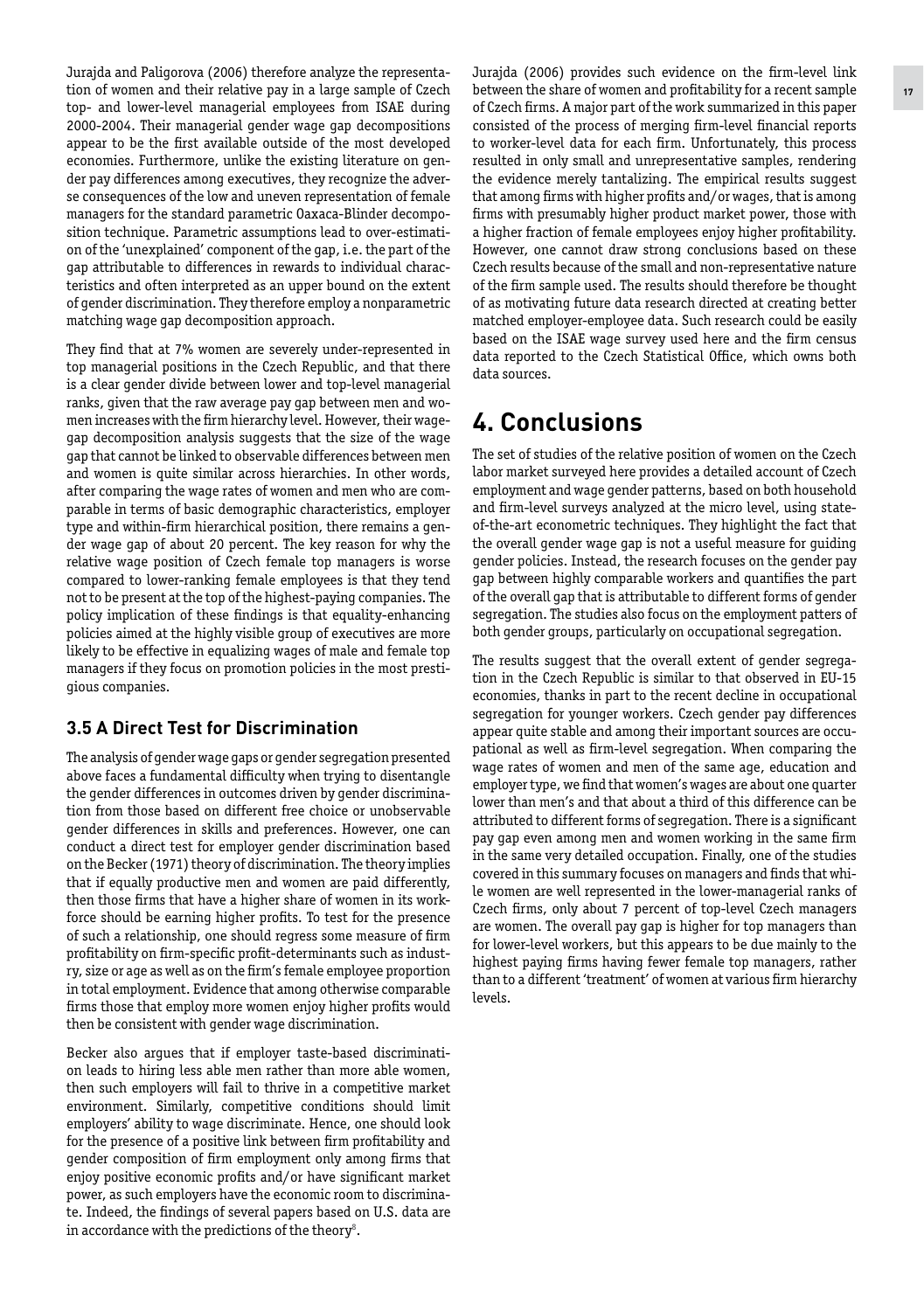#### **Notes:**

\* The summarized research was part of the EU Equal project "Fifty - fifty: equal opportunities for women and men" and was co-financed by the European Social Fund of the EU and the state budget of the Czech Republic.

**1** CERGE-EI is a joint workplace of the Center for Economic Research and Graduate Education, Charles University, and the Economics Institute of the Academy of Sciences of the Czech Republic.

**2** The gender employment (wage) gap is the difference between the employment (wage) rate of men and women.

**3** Olivetti and Petrongolo (2005) reach the same conclusion regarding the gender pay gap. Along similar lines, Dolado et al. (2002) suggest that the reason why among the EU-15 countries gender segregation is highest in the Nordic economies is that they feature an unusually high female share on employment in femaledominated occupations such as education, health care, and some social services which, at the same time support the high labor market participation of women in these countries.

**4** See Algan and Cahuc (2005) for related evidence on cultural determinants of cross-country differences in the employment rates of women.

**5** The collection of the EU-SILC longitudinal data was just starting when this research was conducted.

**6** The data would also make for a stronger analysis of gender differences if it were possible to follow workers over time within or even across firms, i.e. if there was available a person-specific identifier, and if the data was merged with firm-level performance indicators collected by the Statistical Office.

**7** For results from the U.S. see Bell (2005) and Bertrand and Hallock (2001).

**8** See, e.g., Ashenfelter and Hannan (1986), Black and Strahan (2001), or Hellerstein, Neumark, and Troske (2002).

## **Bibliography**

Algan, Y. a Cahuc, P. (2005) "The Roots of Low European Employment: Family Culture?" CEPR Discussion Paper No. 5169.

Ashenfelter, O., and T. Hannan (1986) "Sex Discrimination and Product Market Competition: The Case of the Banking Industry," **Quarterly Journal of Economics**, 101, 149--173.

Becker, G. S. (1971) **The Economics of Discrimination**. 2nd Edition. University of Chicago Press.

Bell, L.A. (2005) "Women-Led Firms and the Gender Gap in Top Executive Jobs," IZA Discussion Paper no. 1689.

Bertrand, M. a Hallock, K. (2001) "The Gender Gap in Top Corporate Jobs," **Industrial and Labor Relations Review**, 55, 1-21.

Black, S. E., and P. E. Strahan (2001) "The Division of Spoils: Rent-Sharing and Discrimination in a Regulated Industry," **American Economic Review**, 91(4), 814--831.

Dolado, J.J., Felguerso, F., a J.F. Jimeno (2002) "Recent Trends in Occupational Segregation by Gender: A Look Across the Atlantic," IZA Discussion Paper No. 524.

Hunt, J. (2002). "The Transition in East Germany: When is a Ten Per Cent Fall in the Gender Pay Gap Bad News." **Journal of Labor Economics**, 20(1), 148-169.

Hellerstein, J. K., D. Neumark, and K. R. Troske (2002) "Market Forces and Sex Discrimination," **Journal of Human Resources**, 37(2), 896--914.

Jurajda, Š. (2003) "Gender Wage Gap and Segregation in Enterprises and the Public Sector in Late Transition Countries," **Journal of Comparative Economics**, 31 (2), 199-222.

Jurajda, Š. (2005) "Gender Segregation and Wage Gap: An East-West Comparison," **Journal of the European Economic Association, Papers and Proceedings**, 3 (2-3), 598-607.

Jurajda, Š. (2006) "Testing for Gender Discrimination: Exploring the Link Between Firm Performance and its Share of Female Employees," mimeo, Gender Studies and CERGE-EI.

Jurajda, Š. a Franta, M. (2006) "Segregace zaměstnání podle pohlaví v České republice," CERGE-EI Discussion Paper No. 162.

Jurajda, Š., a H. Harmgart (in press) "When Do 'Female' Occupations Pay More?" **Journal of Comparative Economics**.

Jurajda, Š. a Münich, D. (2006) "Monitoring the relative position of women on the Czech labor market," CERGE-EI Discussion Paper No. 161.

Jurajda, Š. a Paligorová, T. (2006) "Female Managers and their Wages in Central Europe," CERGE-EI Working Paper No. 296.

OECD (2002) **OECD Employment Outlook**, Chapter 2: "Women at Work: Who Are They and How Are They Faring?" OECD, Paris.

Olivetti, C. a Petrongolo, B. (2005) "Unequal pay or unequal employment? A cross-country analysis of gender gaps," CEPR Discussion Paper No. 5506.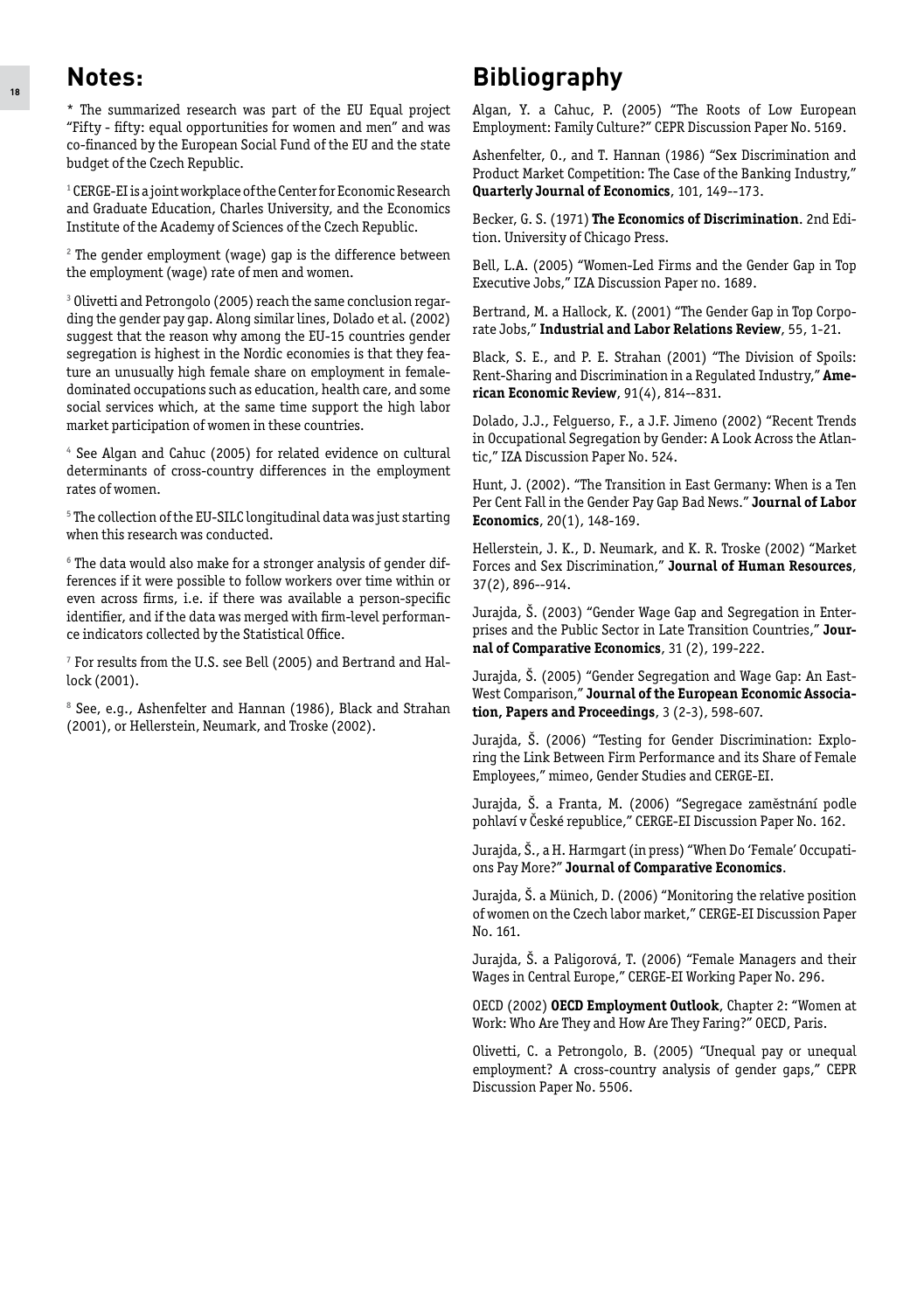

## **eveloping Equal Opportunities for Women and Men: A Study on HR Managers' Needs, the Constraints and the Options**

Kateřina Machovcová – Gender Studies, o.p.s..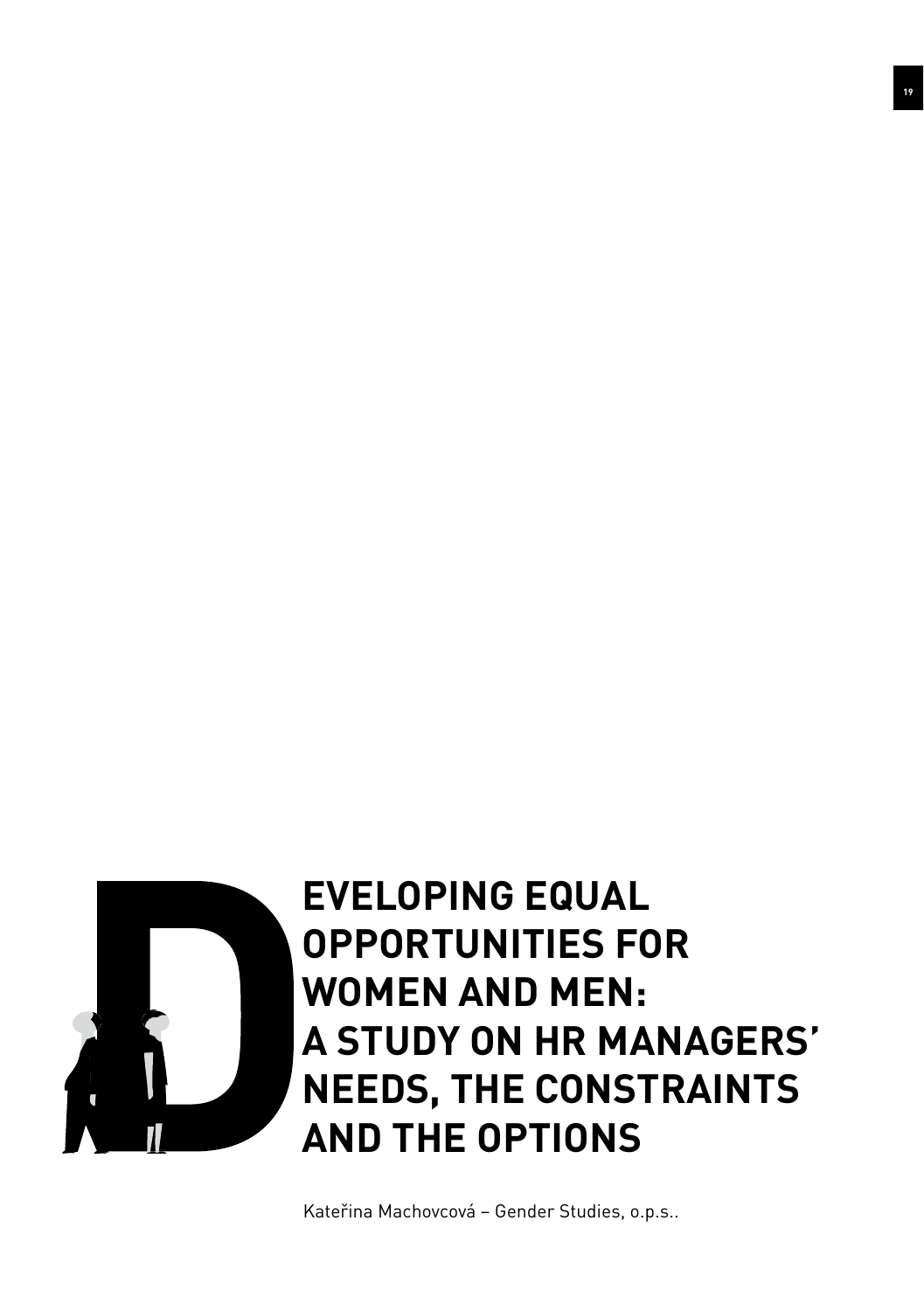The study on HR managers' needs was carried out by Gender Studies, o.p.s. together with SC&C agency in August 2005 – January 2006. While the study is not representative, the statements it includes are often supported by additional indirect experience, and at the analysis stage they were compared with specialized literature concerning equal opportunities for women and men. Therefore, we believe that the issues raised and the recommendations following from the group meetings and the interviews can be relevant even in a more general context.

Above all, we were interested in personal experience and the attitudes to the practical implementing of the principles of equal opportunities for men and women, and what we found were interesting and inspiring views on factoring gender**<sup>1</sup>** perspective into human resources management. Most respondents had on-hand experience with measures implementing equal opportunities for women and men, providing interesting and practical information on how the issue can be linked to other challenges involved in HR management.

By way of introduction, the text describes the methodology related aspects of the study. It goes on to present a global summary of some practical recommendations, followed by study outputs broken down against HR management processes, such as recruitment or work load setup. Each category includes quotations from the survey, completed by a simple interpretation and the recommendations inferred from the statements.

## **Survey Description**

The objective of our survey was to get a global idea about onhand experiences with implementing policies regarding equal opportunities for women and men, identify areas that pose problems and find good practice examples. The information we collected can be an inspiration for those who have just started implementing equal opportunities in their companies.

The main data collection method was that of focus groups, completed by semi-structured interviews. The participants we addressed included persons working in positions involving human resources management, or in other management positions related to the issue. Active interest in equal opportunities issues was an important prerequisite for participation. In total, the survey included thirteen respondents, ten of which coming from companies with more than fifty employees. Among the companies represented, three were all-Czech. The companies operate in sectors such as IT, economic consulting, manufacturing, trade and services.

## **Results of the Research**

#### **Summary of Recommendations**

**Analyse the company's situation and its market position:** Start by analysing the situation in the given company, then go on to analyse the relevant labour market segment; get all necessary data and prepare information on the current state of things in the company or the sector. Factor in future trends and demographic developments. Try to make the company attractive for the employees.

**Consider the area influence:** You can consider either your location within a specific town district or within a region in the Czech Republic. Be conscious of the differences, for example between the capital and smaller towns, in aspects such as the unemployment rate, education structure, life strategies or service accessibility.

**Work on sensitivity towards equal opportunities:** Raise awareness in this respect and take action against gender stereotypes – do not foster them by introducing measures such as lifework balance programmes offered only to women and not to men. Apply gender mainstreaming**<sup>2</sup>** , and promote female solidarity and cooperation within the company. Learn to harness differences between people – they should be an asset and inspiration, not a source of conflict.

**Lay emphasis on efficient work organisation:** Improve work organisation principles, exploit and enhance leadership potential, focus on training management in psychosocial skills, improve time management, become familiar with current concepts (lifework balance, etc.**<sup>3</sup>** ).

**Look for continuity:** Link equal opportunities with other issues, introduce gender perspective in a programme that is already being carried out or that is important for the company (such as retention or motivation programmes) to make it more efficient, extend its accessibility and availability to all groups of employees.

**Evaluate work performance in a transparent manner:** Appraise work performance against results, quality, efficiency and the amount of the work done, not against misleading indicators such as the number of hours spent in the workplace or weekend work.

**Take action:** Take an active approach against discrimination, consider introducing quotas, and set measurable goals for the company. Set up a working party to address the issue, monitor the situation and communicate both externally and internally.

**Communicate with the employees:** Get feedback from the employees. Be sure that the employees know about the programmes and can comment on them. Be aware of the fact that it is impossible to accommodate everybody. Explain the purpose of the programmes, stressing that they do not imply discrimination against other employee groups but are a form of promoting equal opportunities and tackling stereotypes. Be receptive to what the employees need and support their own initiative.

**Gather information:** Take part in conferences on equal opportunities issues – while you cannot apply everything in each company, it is good to know what works for other firms. Look for possibilities of sharing best practices, try to find examples from abroad and draw on them for inspiration in defining your own way.

**Get your own experience:** Get started right now and get your own experience as soon as possible, no matter how minor changes you introduce – the statutory obligation to respect equal opportunities principles applies to all companies. Start with one thing that makes sense for the employer, follow it through, document it and make it visible.

**Get to the media:** Become a role model for others, become a leader in newly introduced concepts, take part in specialised contests, such as The Best Czech Company with Equal Opportunities for Women and Men Contest**<sup>4</sup>** .

## **Recruitment**

According to the statements in both groups, discriminatory practices can occur as early as the recruitment stage. One of the participants, who has worked in recruitment for several years now, says the following about her experience with her previous employers: **"...The management or the companies themselves would specify requirements... nobody would tell you this in writing, but the discrimination was obvious, there was a lot of age discrimination but also gender discrimination, it was**  implicit..." It is then up to the recruiter to decide whether they will offer to the management a person who does not necessari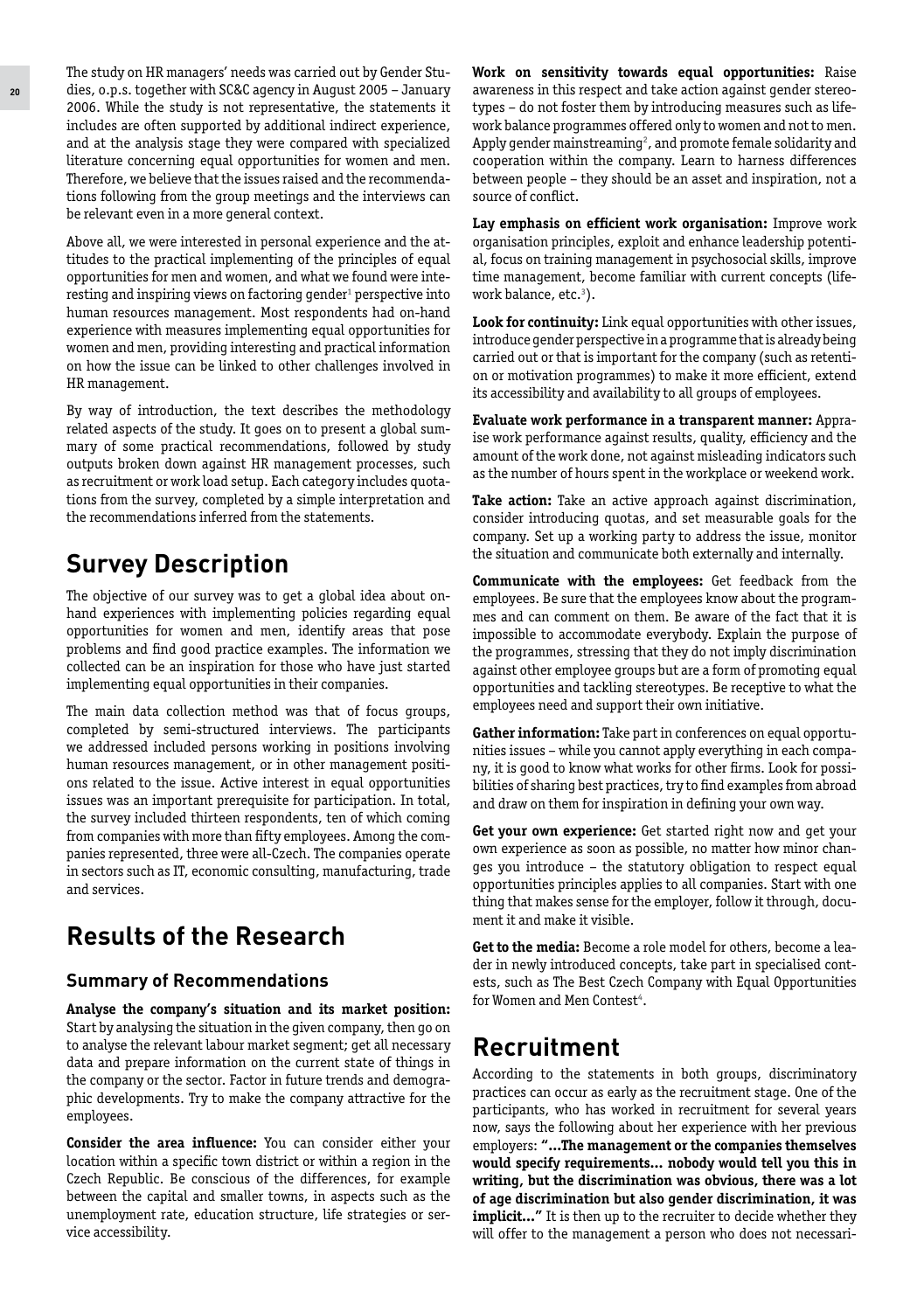ly comply with the discriminatory criteria (specific age range, only men or women, etc.) but who meets all qualification related and personal pre-requisites for the given position and can help diversify a team that is too homogenous – an opinion of an older and more experienced person or a single mother juggling both childcare and her job can help prevent certain risks or appeal to a new target group of customers. That is one of the reasons why employers should aim for heterogeneous teams: **"In our view, what matters is day-to-day teamwork. Nowadays, in a workplace, you hardly ever find an independent profession where there is no need to work within a team. In fact, any profession we have is a part of a larger unit and each part of the unit contributes to meeting a common challenge..."** The diversity concept can also cover considerable variety of character or attitudes between individual women or men; there is no point in including one woman (one man) in a team and expecting them to represent the relevant group**<sup>5</sup>** . At least a one-third gender representation is desirable, covering a sufficient range of views, and such a team set-up is really beneficial for the employer, as it makes it possible to avoid simplistic and clichéd attitudes influenced by generalising gender stereotypes**<sup>6</sup>** . They are the reason why men tend to be considered more suitable employees than women (McElhinny, 1998, quote as in Mills, 2003), regardless the value of the given person's potential.

Targeted recruitment of women (men)**<sup>7</sup>** in fields traditionally considered as more appropriate for the opposite gender (e.g. the stereotype that women are unsuitable for technical professions, and men are unsuitable for care and social services or for working with young children**<sup>8</sup>** ) can provide solutions to an active approach to bridging the gaps. The challenge consists in being able of taking a different view on the situation – for instance, in IT: **"...it even can be good to employ persons without technical thinking... because our customers have no technical thinking either, or just some of them have..."**

The recruitment process (and a successful participation) involves assessment of the motivation to work in the given position. Women must often meet higher demands, which is apparent from what a female manager said: **"When I am to choose between a man and a woman for the same position, the woman needs to do more to convince the employer that she can do it... show that she can rely on the grandma, that she is bright... maybe then she can get the job..."**. It is questionable, therefore, if that which plays a more important part in practice is really low motivation on the part of the women who do not seek professional fulfilment and just work for financial reasons, or higher expectations on the part of the employers, who take for granted that the women are not motivated enough, and they consider a female employee as a risk.

#### **Recommendations:**

Try and push through general recruitment, organise recruitment combining various methods, involve more persons. Assess the candidate's qualities objectively against the position: define the expectations from the candidate for the given position in advance (specific skills, competence, and knowledge), set up evaluation rules and exclude any possibility of biased judgment.

Draw up targeted campaigns focusing on women and underrepresented groups in general.

## **Obligation to respect equal opportunities**

It is mainly branches of foreign corporations from the West that tend to assume the mother company's practices and take over equality and diversity programmes, thus respecting equal opportunities for women and men. Based on an analysis, such internal guideline conceptions are adjusted to Czech environment, for instance to Czech legislation governing the position of parents**<sup>9</sup>** .

Any obligations to respect equal opportunities for women and men should be set out at a very general level, and defined as principles rather than specific provisions. The research participants voiced their concerns that too complex rules would be too hard to remember for the employees and therefore they would do a disservice; efficient examples of best practices and their promotion are considered to be more important. Nevertheless, in principle, rules are perceived as useful: **"...you can refer to them... it's something that reflects the changes in the company, it's continuous..."**

Likewise, rules can address individual areas at issue; for example, they are a way of preventing sexual harassment**<sup>10</sup>**, which is considered by the participants to be an issue that often tends to be played down.

#### **Rules:**

Commit to understandable and simple principles of respecting equal opportunities.

Pass on the employees any information concerning discrimination; prevent complications by setting up processes for dealing with issues and complaints.

## **Adjusted working hours**

Some participants enrolled in the study had experience with an open offer of various flexible arrangements including fully flexible working hours. These options are often used by women on maternity or parental leave**<sup>11</sup>**. The respondents perceive the issue as complex, as applying such measures involves both positive and risky factors. The following statement points to certain negative aspects that must be considered while deciding on reduced working hours combined with work from home. **"... some colleagues from the foreign branch work half-time – some of them complement each other but mostly they have their own tasks... If they really work half-time and stick to that... the work is so dynamic that having to wait a whole day... I can feel myself that I'm kind of upset with them – even though I know they have a rational reason, as they work half-time –, because my work is blocked by the fact that I have to wait half a day... on the other hand, we all have laptops and most of us have internet access at home, so what usually happens is that I do see them sending e-mails at half past eleven at night, so their half-time may be less than eight hours a day, but it definitely is more than four hours a day. Their salary is lower, but they still need to do the tasks..."** Part-time work regulations define what is covered by the job description at a given position, minimising the above-mentioned risks.

One of the female participants commented on possible reasons for why the management is not necessarily willing to introduce flexible measures: **"Managers can't work with the fact that the woman is there for them only half a day, three days a week... I think the main problem is work organisation and leadership, that's where we still totally lag behind and for me it's**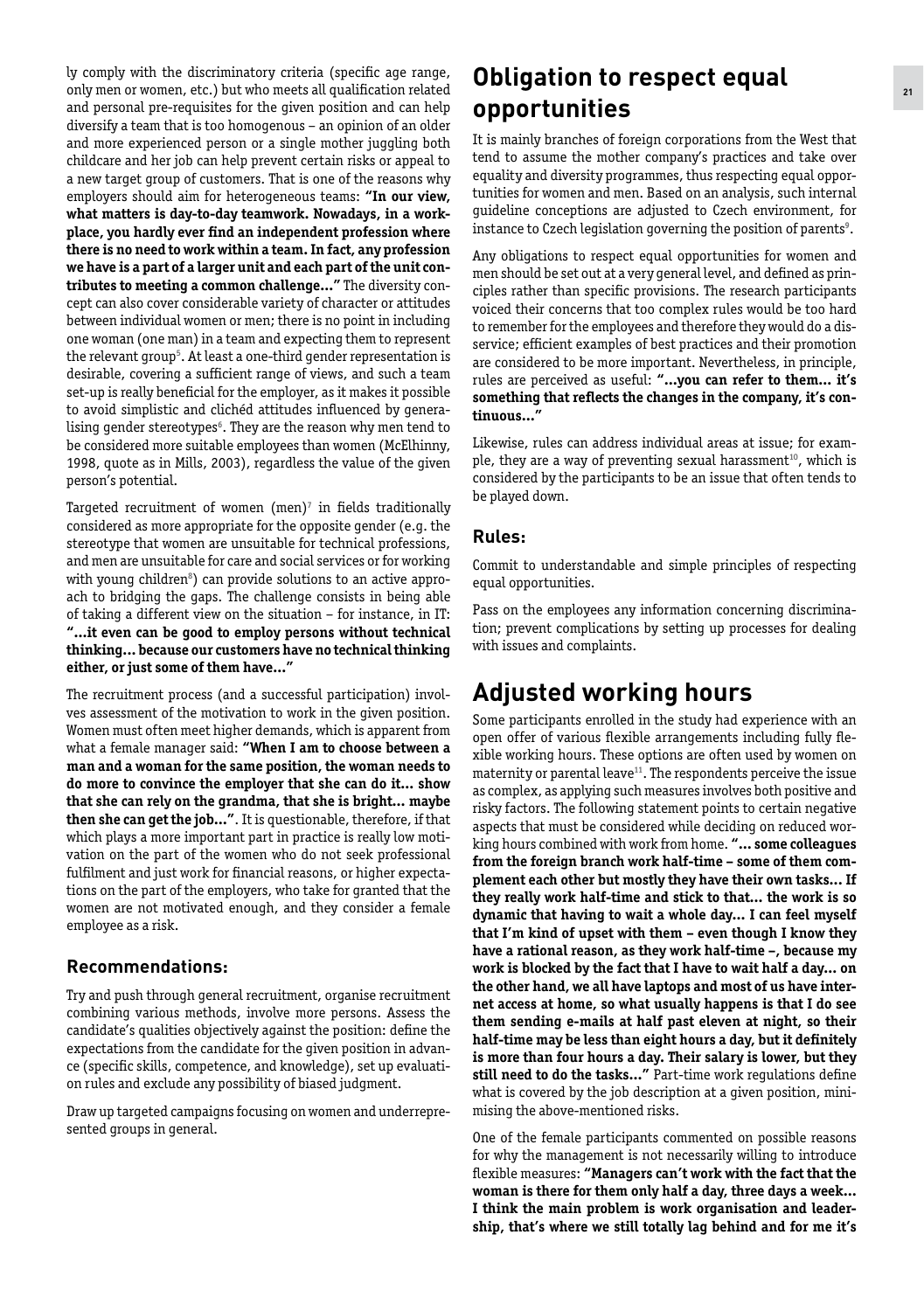**the main reason why women can't work part-time or flexitime... in my department I wanted to create a part-time job, I wanted to try what it's like to manage a person like that. I have an assistant position for six hours a day, and it wasn't easy, but the assistant is great... At first the management was difficult. I have to give her tasks a day in advance, I must make a programme. It's a problem for people who can't organise their working time..."** Paying attention to equal opportunities requires an overall improvement of the management work; enough time must be devoted to meaningful planning and time management.

In some sectors, flexible measures may seem impossible to apply, but examples of companies from a similar sector that have introduced innovative measures suitable for the given context usually are available. Some flexibility in working hours can be based on the seasonal character of the work: **"For instance during school holidays, the women stay at home with the children and they do not work; they only work in the periods they're needed..."**

Sharing one position by two persons is another flexible solution: **"If we manage to get two women for the job, it's a win-win situation. Because the women are grateful to be able to devote their time to their families, so they are happy with the parttime job, and the manager is grateful too, because the women often cover more work than one woman would."** Good experience with sharing one job shows that flexible measures can in fact be an advantage for both parties. The parent stays in touch with the profession while making some extra money and the company does not lose a quality worker.

The following exchange about the issue of overtime work requirements as a gender discrimination factor touches upon a phenomenon described in literature, whereby manhood characteristics, as traditionally understood, are, without deeper reflection, considered as a norm that women have to adapt to (Křížková, 2004).

A: "It's not only about overtime work, but also about par**ticipating in various company events. When you work in a certain position, you're expected to play golf with clients on weekends or go to dinners in the evenings, and women necessarily need to be much more careful in deciding where to put their time that should be reserved for family, the partner or herself, whether they should devote it to the employer, the job, the career, which is something that is..."**

B: "But if I may, this is no discrimination. If we want equal **opportunities, let's make them equal all-in, even though it involves all these things. Otherwise it would be affirmative action, if this was taken into account..."** 

The behaviour in question (e.g. weekend work), then, is not perceived as specifically masculine**<sup>12</sup>**, but as professional – as a pattern for the required work style, workplace organisation, normal relationships, etc. Maintaining these principles, valid for all those who participate in the labour market, but issued from male standards corresponding to the traditional division of gender roles (male breadwinner and female care person), means, in principle, putting the women in a situation where they have to adopt features normally expected from men as a pre-requisite for success. Implementing equal opportunities involves an effort to dismantle this distorted organisational structure, enable women and men to step out of the role as a breadwinner and a care person (who is nevertheless usually a breadwinner too, in Czech conditions) and adopt alternative role models, more acceptable for many.

Another point that this seems to reveal is the tendency to see parenthood-related behaviour and issues as something "extra" at work that can be addressed but is not a part of the basic structure as such. Again, this points to the idea of a working place issued from masculine standards: **"...what is standard in our society, whether it is male values that are considered to have a higher status than female values, and whether equality refers to the male things..."**

#### **Recommendations:**

Apply flexible measures, but adjust the conditions so that they are straightforward and acceptable both for the employee and the employer.

Be conscious of the risks posed by flexible measures and do not expect them to always be the suitable solution.

Pay attention to work flexibility, good organisation, planning and time management, and respect the conditions you agreed (e.g. as regards the working hours).

### **Career advancement and remuneration**

Equal opportunities for women and men are stimulated in a structured and transparent environment where it is impossible to do promotions against unclear criteria and informal relations. **"When planning career growths, we do not distinguish between men and women – each employee has equal conditions and they define their path for one year, they decide how it should develop and specify their own resources, workshops and training..."** In some cases, support for development of female potential is underestimated – one of the female HR managers comments on talent programmes as follows: **"I can easily prove that this is something where men are privileged, because we're talking about the middle level and for somebody this is the highest level they can reach."** For women who already have attained a certain position, the situation is not easy either: **"I think that a woman who wants to be an IT manager must be like five times better than a man to get the job, because it's taken for granted that female gender is no suitable qualification for any technical profession."** Another possible barrier was mentioned by a female manager working in a rather small company, who said that the hardest thing for her was to learn how to manage men, be respected by people who are often older than herself, and imagine their way of thinking in order to be able to work with them. Moreover, the masculine work style setup makes the equal opportunities efforts more difficult, as one of the female HR managers says: **"We don't have the right role models to show others the ways to go... Some successful women have even been counter-productive as role models, as they have had to be pushier than men; they have had to be able to get rid of the female role..."**

The above-mentioned examples are all covered by the umbrella term "glass ceiling"**<sup>13</sup>**: practical observations show that women often manage to climb up the corporate ladder and become managers, but while their skills suggest further advancement possibilities, the women cannot develop any further, as if there was a "glass ceiling" over their heads – an invisible but real barrier. One of the participants mentioned an example to support this, saying that among fresh graduates, they select an almost equal number of men and women, but in management positions the percentage is lower and in top management there are no women at all. **<sup>14</sup>**

Targeted initiation of mutual gatherings and selected training programmes can be a way of supporting female cooperation within the company. By way of example, a female group operating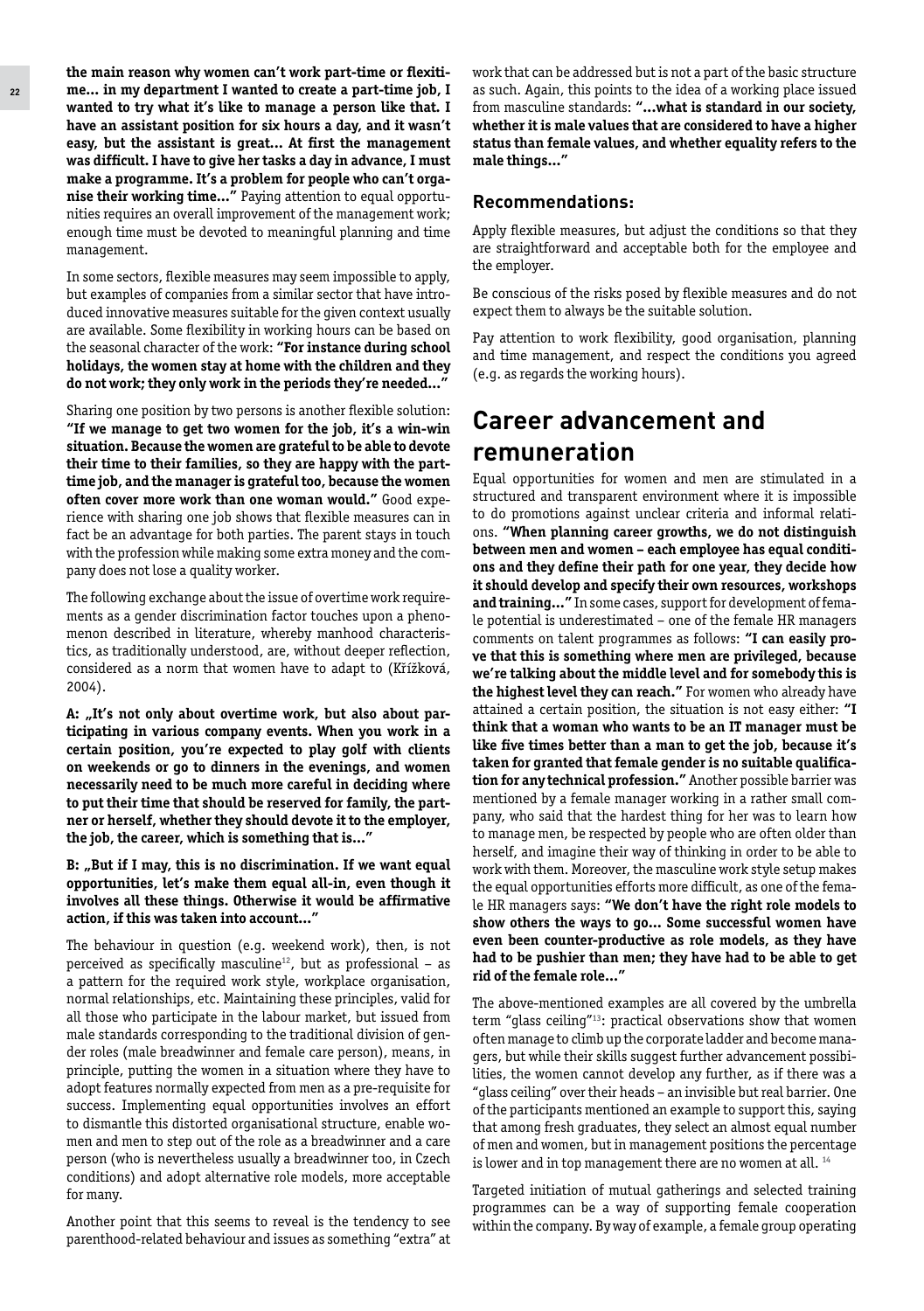in one of the companies included in the study brings together women who were appointed by the management and who have been confirmed by the assessment centre**15**. The programme consists in regular training and teamwork. As the HR manager points out, **"women have definitely become more visible thanks to this"**; moreover, the initiative has met with very positive overall response by the foreign mother company. They succeeded in drawing attention to the potential of capable women in the company; some of them were promoted to manager positions and they continue serving as role models for others.

Compulsory training can also contribute to gender equality: **"The law stipulates compulsory introductory training and there was no reason not to include an hour covering equal opportunities."** The compulsory introductory training is thus utilised to address those who are not particularly interested in the issue, but should be familiar with matters such as anti-discrimination measures set out in Czech legislation. Similarly, training used together with the intranet can help support sexual harassment prevention.

In some companies, e-learning**<sup>16</sup>** is intended mainly for new employees, as it facilitates the induction into the work environment and allows for participation of foreign mentors**<sup>17</sup>**. According to available information, these possibilities have not been used specifically to support women. Mentoring programmes with a specific focus can be useful in a situation where it is determined, for instance by gender statistics, that there are enough women qualifying for management positions, but they never reach them.

Both groups commented on remuneration in the context of women being underpaid as compared to men – the term to be used here is gender pay gap**<sup>18</sup>**. One of the male participants working in human resources management described how he managed to convince the company management about the need for equal remuneration for women and men: **"I had to be diplomatic, I couldn't just say: I want this. ...The results were key. And you cannot be convincing with one-off results – you must monitor the results gradually, every week and every month... Look: this is what I found... Do you want the company to flourish? This group of people does contribute to prosperity too."** This supports the view that the gaps often arise because the management does not even realize the problem. What we can conclude is that the role of the HR manager should be understood as that of a person who is one step ahead: they grasp the situation in a more sensitive and detailed manner and they do not only react to actual issues as they arise, such as potential complaints related to pay equality, but they anticipate possible problems and have a positive influence on the corporate culture.

#### **Recommendations:**

Analyse the situation at the planning stage, base the measures on established facts, analyse statistic differences against gender (gender statistics).

Use the possibility of targeted training in equal opportunities issues.

Apply e-learning and mentoring and other methods to improve equal opportunities; use these tools not only for awareness raising about equal opportunities, but also for specific support to women.

Promote female cooperation, facilitate their visibility in the company, and look for role models.

## **Parental/maternity leave management**

Currently, this issue is understood mainly as that of allowing for arrangements such as flexi-time work involving partly work from home, or reduced working hours, or one job being shared by two persons, as early as during the maternity or parental leave. What is considered important is that the person taking care of a child should keep up with the company, at least occasionally, even though not at the same position as before.

To extend the maternity/parental leave management topic briefly, introducing retention and motivation programmes, while factoring in gender perspective, can contribute a great deal to improve the position of women or parents in general in the company. The programmes are above all about a detailed analysis of costs incurred by the company when a skilled employee leaves: **"We carried out analyses of how much it costs to find a new employee when they leave, and if a manager leaves, it takes a year or a year and a half. And what became apparent was that even if we were to pay the person, it still pays off for us to retain them. As opposed to looking for someone else. It's just kind of short-term thinking: we'll just find somebody else."**

The objective is moreover to make sure that the people on parental leave can feel the company support, which will make them want to come back earlier. As many talented people go over to competitors or abroad, the situation must be viewed against the backdrop of long-term labour force trends, making the companies take good care of their skilled employees.

#### **Recommendations:**

Assess the life/work balance benefits with the given employer.

Carry out a survey among the employees (e.g. a satisfaction questionnaire), make use of the obtained data for further measures and development programmes, and find out about the needs of the employees.

Look for possibilities of staying in touch with parents on parental leave.

Cooperate actively with other entities (such as another firm active in the same sector or an organisation providing services).

## **HR management and its role in implementing equal opportunities**

What is the perception of the part played by HR managers in enforcing equal opportunities?

The participants pointed out the importance of planning and focus on strategies that are beneficial in the long run: **"The role of an HR manager should be, sort of, about making the people in the firm think ahead..."** Likewise, they should try and anticipate the development and facilitate relationships within the company: **"It's all about listening to people. The HR role in this respect is extremely important – HR people should be facilitators, they should offer programmes when they find out, for instance, that somebody got pregnant, they should go and talk to the person's supervisor and ask if it's possible to offer them a part-time job, go and talk to the employee and see if they're interested... it's about being a facilitator."**

Needless to say, the HR manager's job also consists in promoting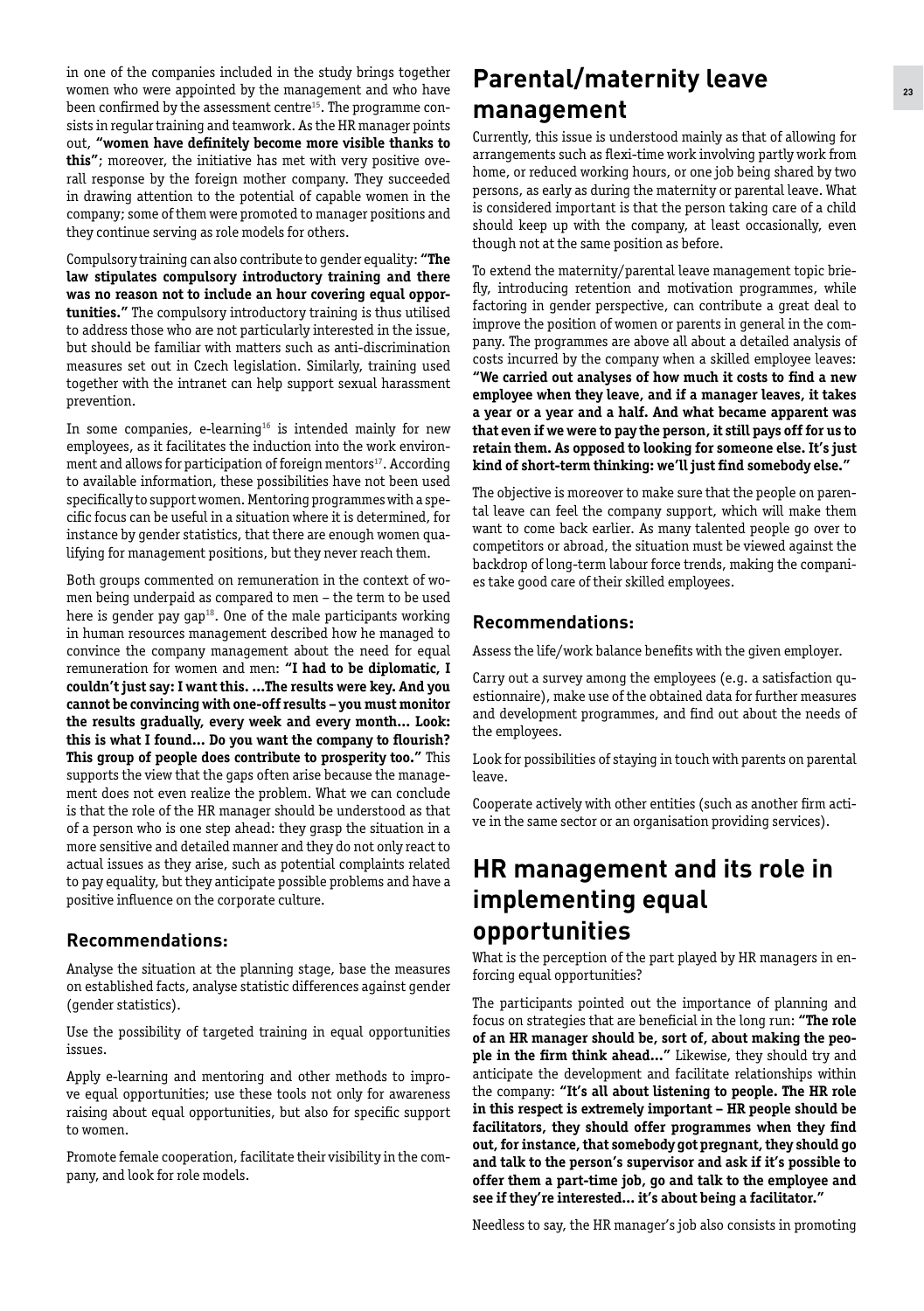communication throughout the whole company: **"It's all about people and discussion... the HR department must work, and they must say firmly: these are the options, this is a person whom we should retain... it's about cooperation... not about written rules... . It's more about people, about whom the company really needs and how helpful it's ready to be... it's about how willing people are to communicate"**. Similarly, measures promoting equal opportunities should also be communicated openly and unambiguously across the company, because, especially against Czech cultural background, it is important to explain very carefully why the company decided to support equal opportunities and how it intends to go about it.

The key starting point is support by the management: **"The thing is, if the company management does not believe that the firm needs to work hard on equal opportunities, it probably won't be very open to discussion about things that work elsewhere and could work for us too. I think that the companies must start by convincing themselves that this is something they need and something that would be rewarding in every respect."**

## **HR managers' needs, as identified by research data analysis:**

 $\blacksquare$  management support, dialogue across the company, situation analysis tools providing arguments based on the characteristics of the given firm

**D** assessing the benefits for the company and the costs needed for implementing the programmes, while considering measures that basically do not require any financial/human resources

a platform for sharing good experiences with specific programmes and measures

 $\blacksquare$  media coverage about and promotion of the activities

getting comprehensive, brief and practical information about **ID** issues concerning equal opportunities for women and men

improvements on the part of the state, especially in legislation, services (such as transport services or childcare facilities) and the information available about support programmes funded by the state budget and the European Union funds.

## **Conclusion**

The situation as regards equal opportunities can be monitored in satisfaction surveys that should include items concerning relationships between women and men or life/work balance issues, and should be assessed having regard to the respondent's gender. With employees realizing their equal opportunities, the overall feedback and workplace appraisal improve. A link was established between a non-discriminatory environment and optimum labour productivity and quality; happy employees are more loyal, thus reducing staff turnover. This is considered to be an important factor for many employers, realizing the costs involved in finding and training new staff. Companies that care for life-work balance also factor in the employees' health status, reducing accordingly sickness related absence rates, especially for illnesses caused or considerably affected by stress. At the same time, the risk of presentism, i.e. the employees being present but underperforming, becomes lower.

#### **Notes:**

**1** Gender: refers to social differences (as opposed to biological differences covered by the term sex) between men and women, but also among men and among women themselves; the differences are understood as being culturally and socially determined, they can vary in time and are culture specific. For example, gender affects the way in which ideas about manhood and womanhood are shaped, is linked to real life roles of women and men and influences sexual behaviour. Gender is body-related too – it is understood and altered depending on the idea of a desirable male and female body appearance in the given culture.

**2** Gender mainstreaming: a procedure whereby all conception, decision-making and assessment processes at all preparation and implementing stages are subject to the perspective of equal opportunities for men and women; one of the most efficient tools for eliminating the gaps between genders. It is not an end in itself but a means to achieve gender equality, or equality between men and women (Ministry of Labour and Social Affairs of the Czech Republic, www.mpsv.cz). Gender mainstreaming involves activities such as compiling gender-specific statistics.

**3** Work-life balance: a balance between work and private life, possibility to get leave days beyond the statutory limit, and development of such working environment structure and organisation so as to allow women and men to juggle their work-related and family/personal responsibilities: flexi-time, part-time, possibility to partly work from home, anti-stress programmes, etc. The employee's position is understood globally, not only in the light of work performance.

**4** The Best Czech Company with Equal Opportunities for Women and Men Contest has been organised by Gender Studies, o.p.s., since 2004. For more details, go to http://rovneprilezitosti.ecn. cz.

**5** Tokenism: refers to situations where a woman (a man), in a largely male (female) environment, is considered as embodying the symbols commonly attributed to their group without really corresponding to those symbols; on the contrary, they often try intensively to oppose them (Křížková, 2004).

**6** Gender stereotypes: simplistic ideas about female and male characteristics, focused on the differences between the sexes rather than the women or men themselves, proceeding from ideas about traditional, "natural" female/male roles. Examples of how gender stereotypes can influence the labour market were mentioned by our research participants – a man was refused as an assistant candidate, the reaction of another (female) participant being that "men are expected to do more". Another participant said that she used to give lower salaries to women than to men; she was influenced by the idea of a man as a breadwinner, and said that an able woman would have a chance to work up to a comparable salary, but her starting conditions were considerably different.

**7** Employment Act No. 435/2004 Coll.: Positive measures: Employers can take positive measures aimed at eliminating constraints that follow from situations such as lower representation of one gender in the workplace. Accordingly, they can give preference to women if there are almost no women in the workplace or none at all, although there is no legal reason for it. In such cases we can talk about preferential treatment of a disadvantaged gender to achieve equality. Currently, neither this law nor the Labour Code contains quotas for the employers to respect when filling vacancies (Králíková-Lužaič, 2005).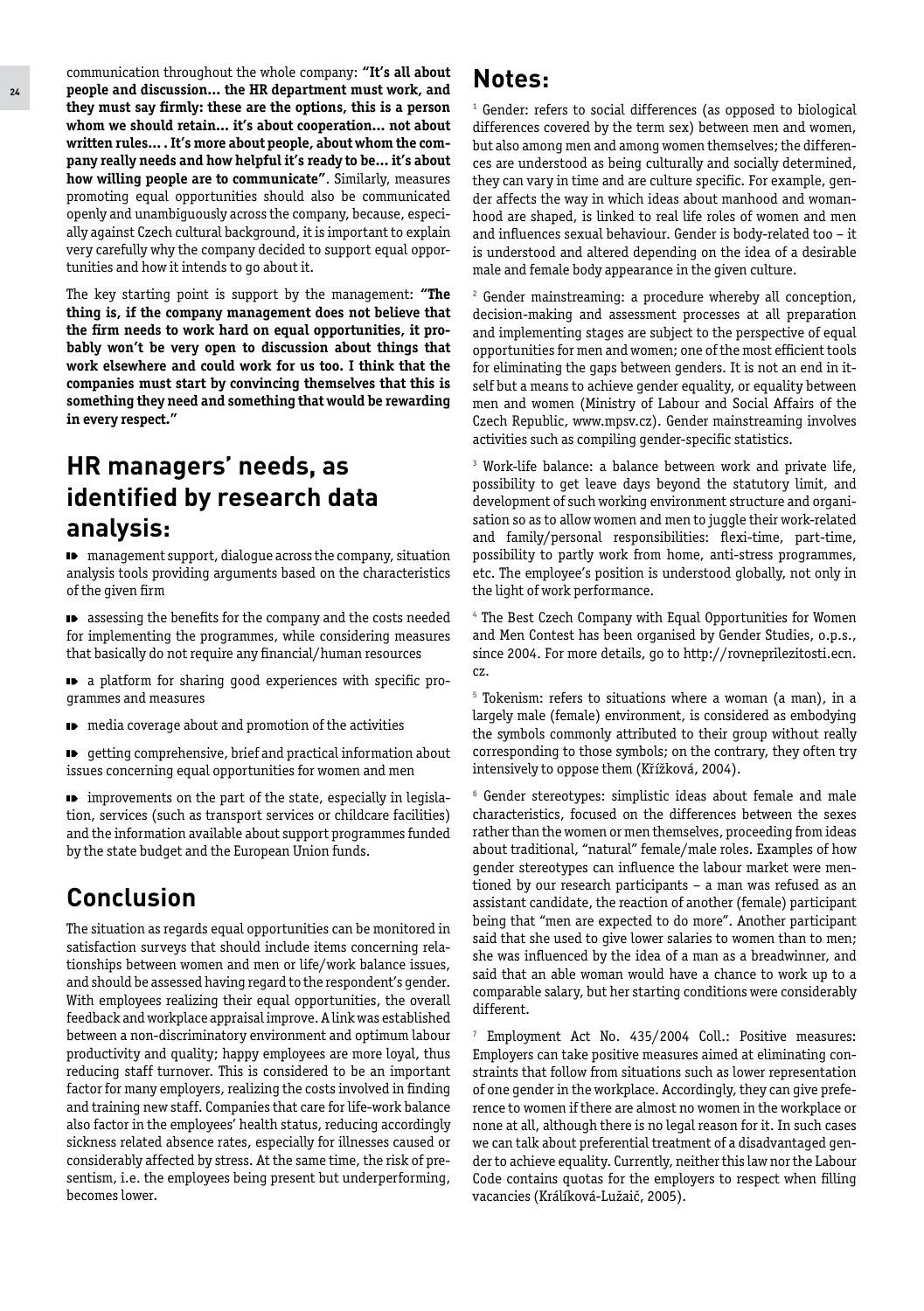**8** Horizontal labour market segregation: the concentration of women and men in specific sectors and jobs; frequent differences in remuneration in individual jobs and sectors; usually, there are lower wages in sectors where women are predominant; the origins of gender typical jobs lay in the upbringing and the educational system conventions.

**9** 65/1965 Coll., the Labour Code and other related provisions.

**<sup>10</sup>** Sexual harassment: undesirable behaviour of a sexual nature that affects the dignity of men and women (including the behaviour of the superiors and workmates) (Čermáková, 2002), see Act 65/1965 Coll., the Labour Code.

**11** There is a difference between financial support in motherhood (69% of the last pay), granted exclusively to mothers for 28 weeks, and parental leave that can be taken by either of the parents with a child under 3. Accordingly, both parents can draw their parental benefit (currently CZK 3,635) before the child reaches the age of 4, the possibilities of making extra money being unlimited. For more details, see the Labour Code No. 65/1965 Coll., the State Social Support Act No. 117/1995 Coll., the Act on Social Security Organisation and Implementation No. 582/1991 Coll. and other relevant provisions.

**<sup>12</sup>** Masculine, feminine: features typically attributed to men and women, respectively; they are a social construct – they can differ in cultures and times, and are not necessarily linked to the actual sex of the individual – a man can have feminine behaviour and vice versa, the behaviour being often determined by the situation context: for instance, a women in a leadership position can assume masculine behaviour characteristics, while a man taking care of a young child can display feminine behaviour characteristics.

**13** As Křížková (2004) argues, glass ceiling is, above all, a consequence of a complex set of structures and promotion rules in organisations where men are predominant, or those that were set up for men. In reality, they are barriers as regards access to employment or education, the so-called difference barriers, institutional barriers, old-boy's network (a network of informal relationships between men) barriers, gender stereotype related barriers, together with possible "give and take" sexual harassment.

<sup>14</sup> This type of division is called gender-based vertical segregation: women and men are concentrated at different levels at work, corresponding to responsibility and position levels (Čermáková, 2002).

**15** Assessment centre: A method of employee selection from a large number of candidates. During the event, taking one or more days, the candidates, who are asked to carry out specific tasks, are assessed using various psychodiagnostic methods and techniques. Since several assessors are involved, subjectivity in the final evaluation is kept to a minimum.

**<sup>16</sup>** E-learning: A type of training facilitated and supported by IT and communication technologies.

**<sup>17</sup>** Mentoring: A principle whereby experience and knowledge is passed from a more experienced person (a mentor) onto another person (a mentee) who is new in the field or in the position and needs to understand the new environment.

**<sup>18</sup>** Gender Pay Gap: Relative difference between the average male and female salary. In part, it can be explained by sector differences or the number of hours worked. According to Czech Statistical Office data (2005), in 2004, the median  $(=$  mean) wage of a woman was 80.9% of that of a man (GPG = 19.1%).

## **Bibliography:**

Čermáková, M. a kol. (2002). **Na cestě do EU: rovné příležitosti mužů a žen v ČR.** Národní kontaktní centrum Ženy a věda.

Králíková-Lužaič, A. (2005). Nová právní úprava zákona o zaměstnanosti. **In Generový balíček 3/2005.** Gender Studies.

Křížková, A., Pavlica, K. (2004). **Management genderových vztahů.** Management Press.

Kubová, O. (2002). **Rovné příležitosti mužů a žen v pracovním právu ČR.** In Tesařová, J., Lišková, K. (Eds.). Ženská práva jsou lidská práva. Nesehnutí.

Mills, S. (2003). Language. In Eagleton, M. (Ed.). **A Concise Companion to Feminist Theory.** Blackwell.

Morgan, D. L. (2001). **Ohniskové skupiny jako metoda kvalitativního výzkumu.** Albert.

Wilkinson, S. (2004). Focus Groups. A Feminist Method. In Nagy Hesse-Biber, S., Yaiser, L. M. (Eds.). **Feminist Perspectives on Social Research.** Oxford University Press.

**Ženy a muži v datech** (2005). Český statistický úřad. [online: http://www.czso.cz/csu/edicniplan.nsf/p/1415-05]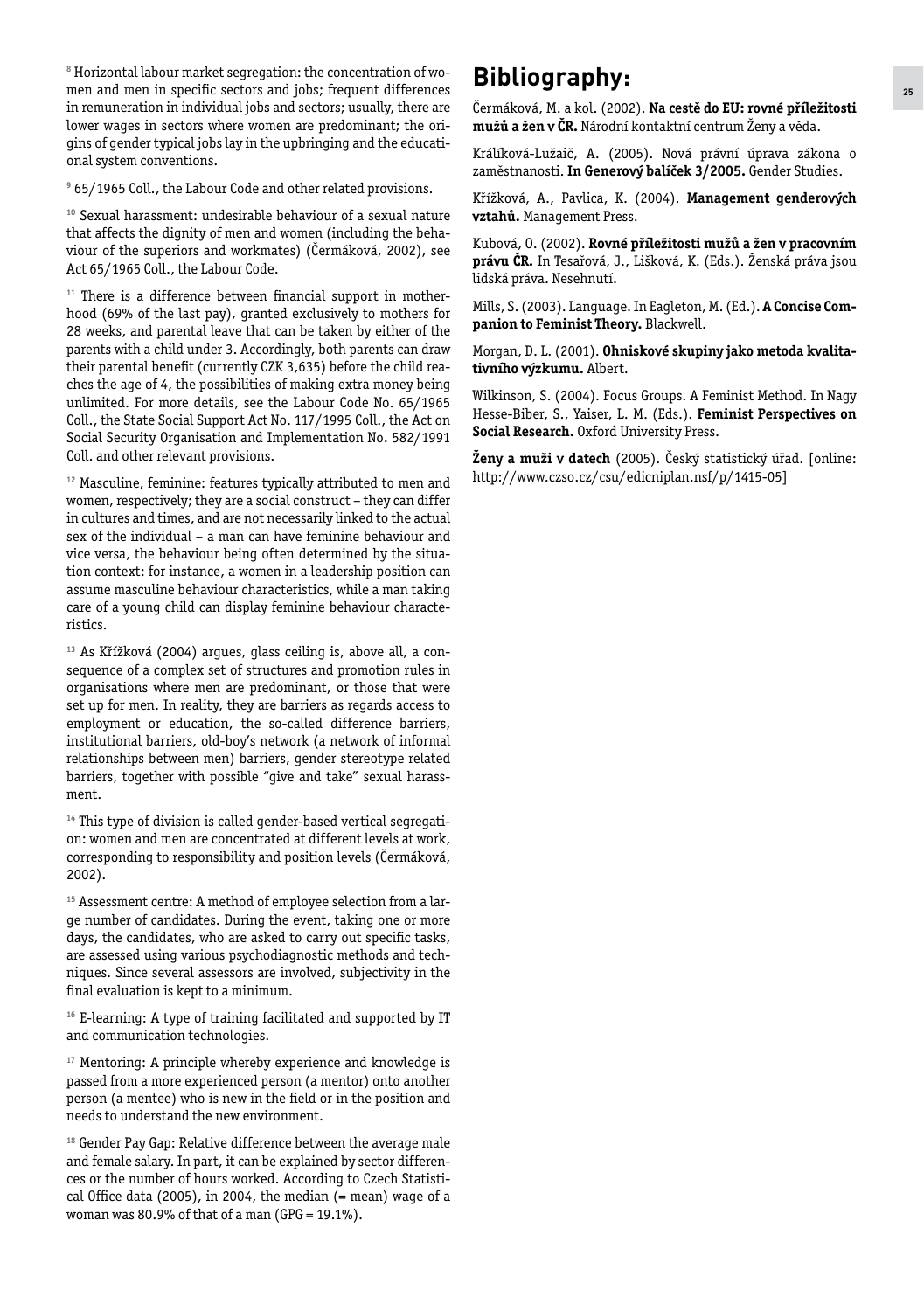## **Gender Studies, o.p.s.**



Gender Studies, o.p.s. is a non-governmental non-profit organisation that has performed the function of an information, consultation and education centre in the area of relations between women and men and their position in society. The goal of the organisation is to gather, analyze, work with and disseminate further information related to gender-relevant issues. Via specific project, GS actively influences change concerning equal opportunities in different areas such as institutional mechanisms, labour market, women's political participation, information technologies etc. GS also runs a library covering variety of publications and materials related to feminism, gender studies, women's and men's rights etc.

Gender Studies, o.p.s. Gorazdova 20 120 00 Praha 2 tel./fax: 224 915 666 email: office@genderstudies.cz www.genderstudies.cz/en